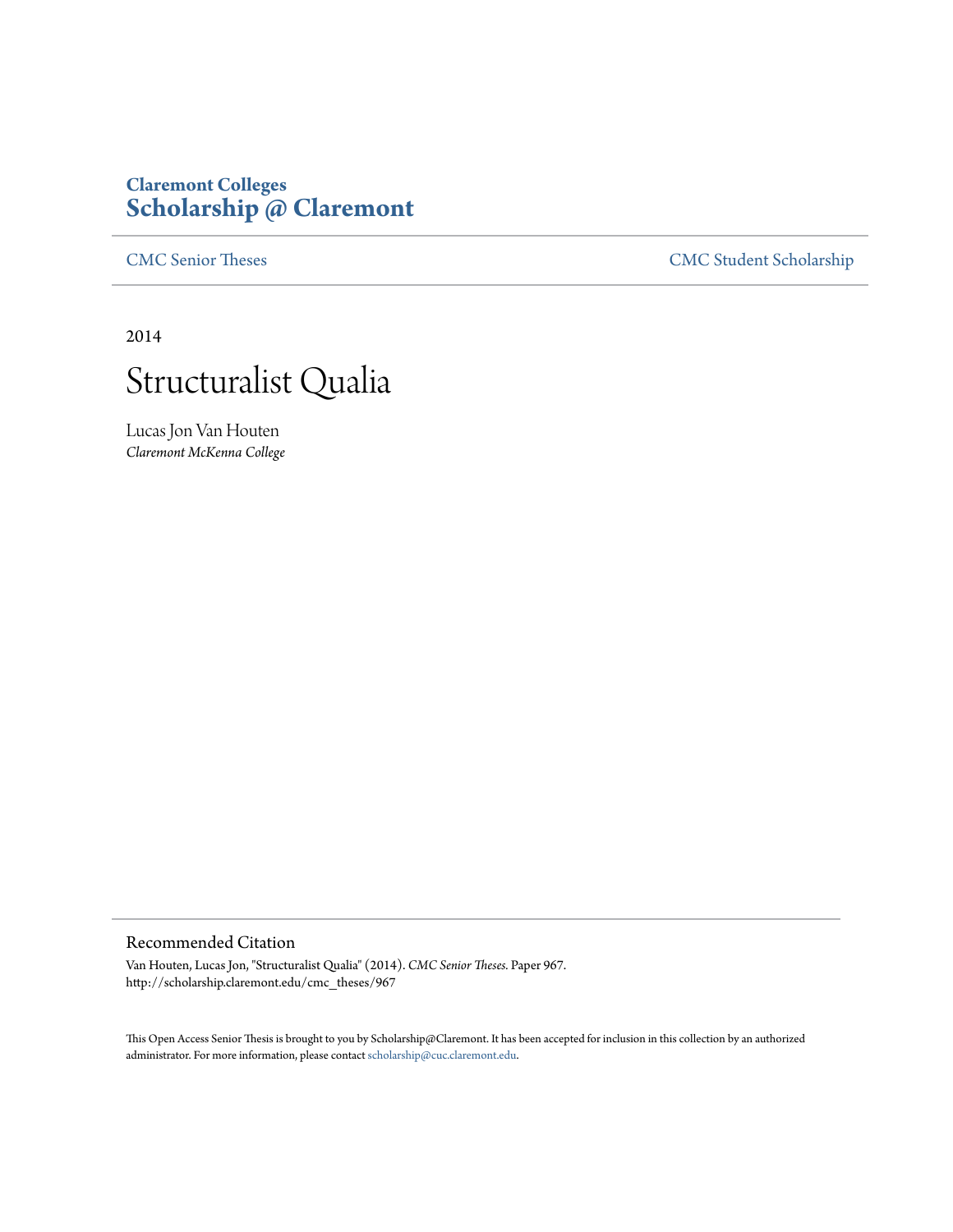**Claremont McKenna College**

**Structuralist Qualia**

### SUBMITTED TO

Professor Dustin Locke

AND

Dean Nicholas Warner

BY

Lucas Van Houten

FOR

## SENIOR THESIS

Spring 2014

April 28, 2014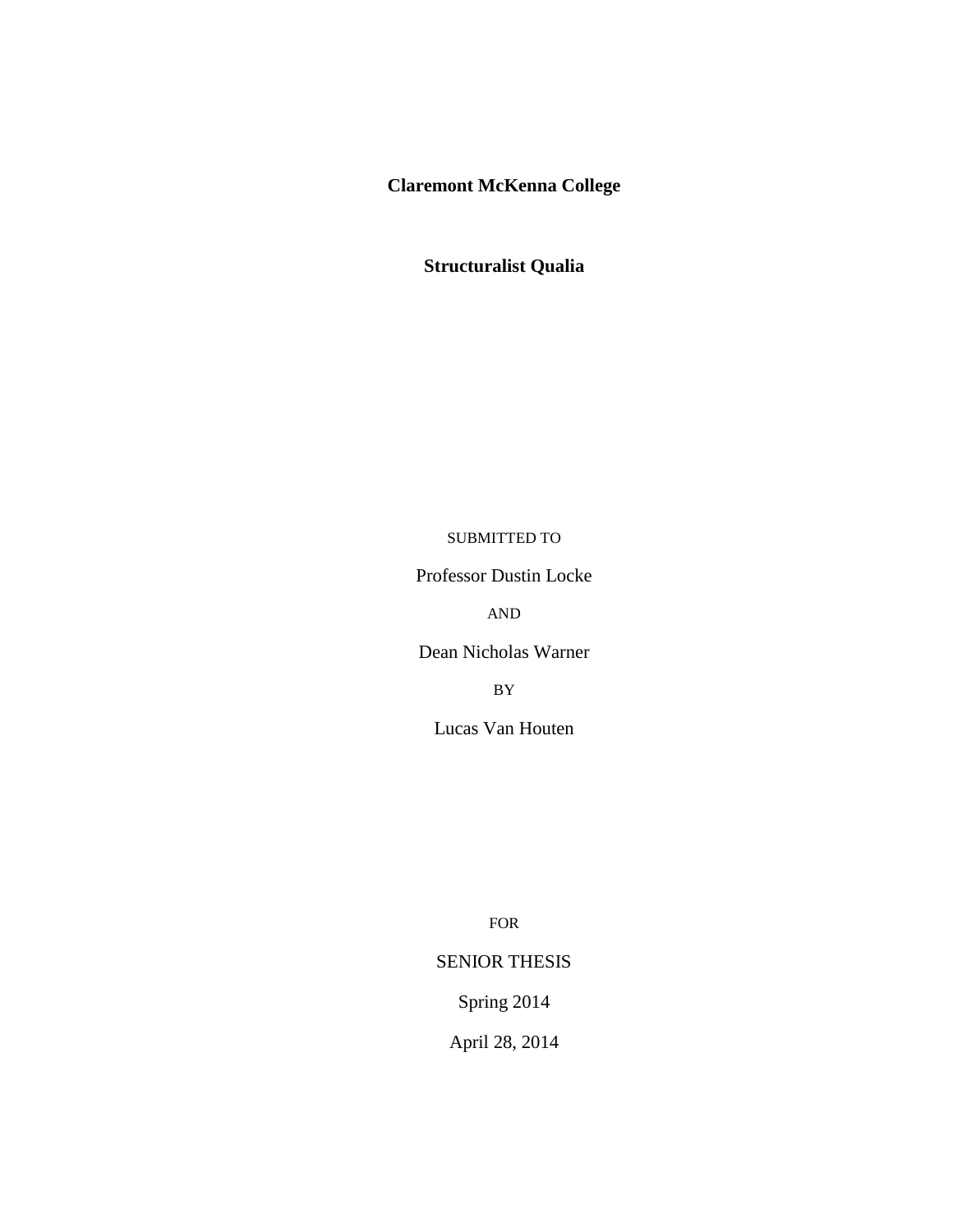**TABLE OF CONTENTS**

| <b>Abstract</b>                                           | <i>ii</i>               |
|-----------------------------------------------------------|-------------------------|
| <b>Acknowledgements</b>                                   | iii                     |
| <b>Introduction: Structuralism and Qualia</b>             | $\mathbf{1}$            |
| <b>I. The Structuralist Theory of Properties</b>          | $\overline{\mathbf{4}}$ |
| <b>Introduction to Structuralism</b>                      | $\overline{\mathbf{4}}$ |
| <b>How Should We Interpret Structuralism?</b>             | $\overline{7}$          |
| <b>An Argument For Structuralism</b>                      | 14                      |
| II. The Compatibility of Qualia Theory and Structuralism  | 17                      |
| The Qualia Debate                                         | 17                      |
| <b>Introspectable, Intrinsic Qualities of Experiences</b> | 19                      |
| <b>Additional Aspects of Qualia</b>                       | 28                      |
| <b>What Aspects of Qualia Survive?</b>                    | 36                      |
| <b>III.</b> Conclusion                                    | 37                      |
| <b>Bibliography</b>                                       | 39                      |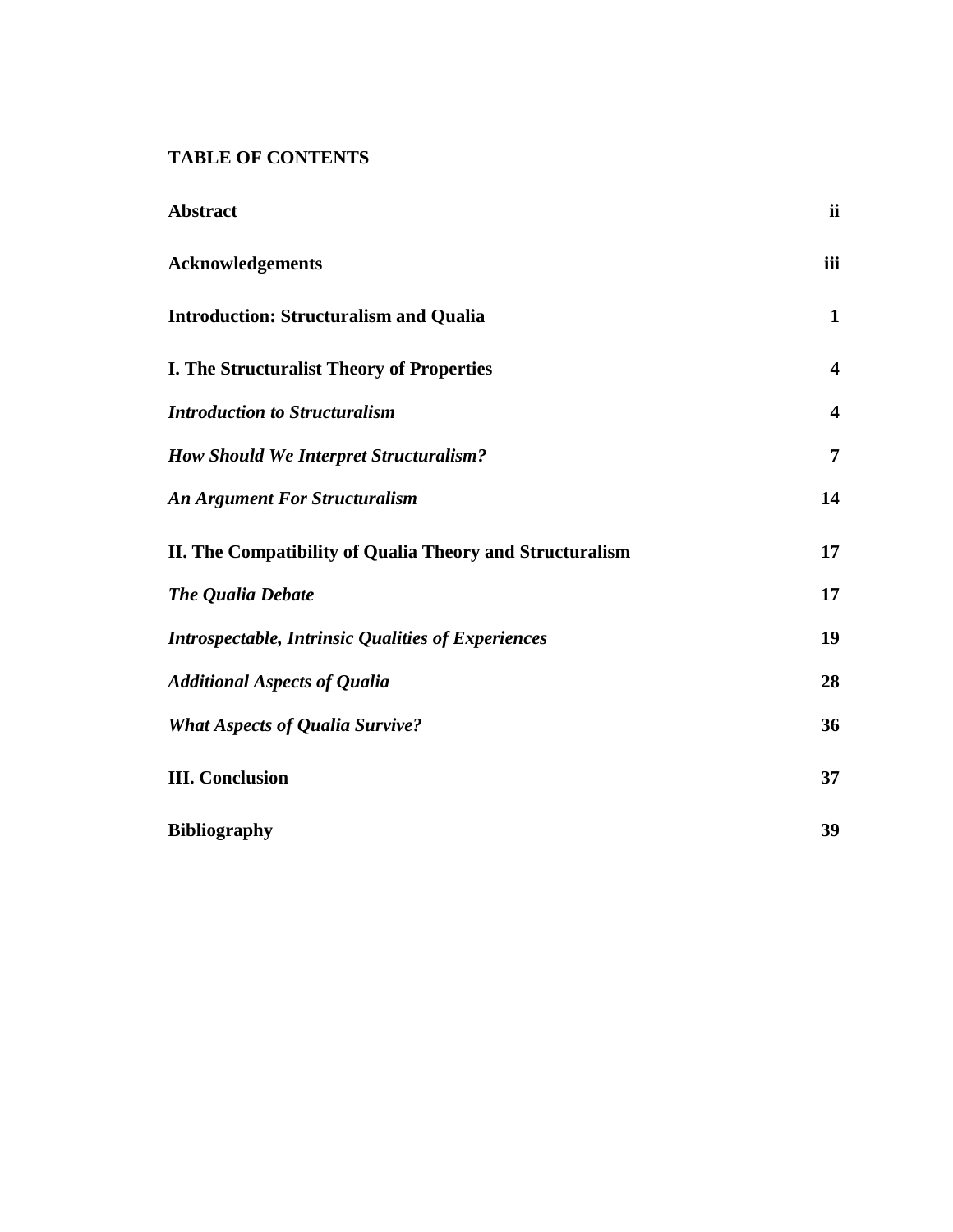#### **Abstract**

<span id="page-3-0"></span>Structuralist theories of properties state that properties are individuated by their nomological or causal roles. It has previously been suggested that structuralism is incompatible with robust conceptions of qualia. In this paper, I argue that structuralism should be taken as a theory of *de re* representation, and under this formulation it is able to accommodate qualia as intrinsic, introspectable properties of experiences. I then turn to various thought experiments used by qualia theorists to expand the notion of qualia, and find the majority of these compatible with structuralism as well. I conclude that the structuralists and qualia theorists need not be at odds with each other.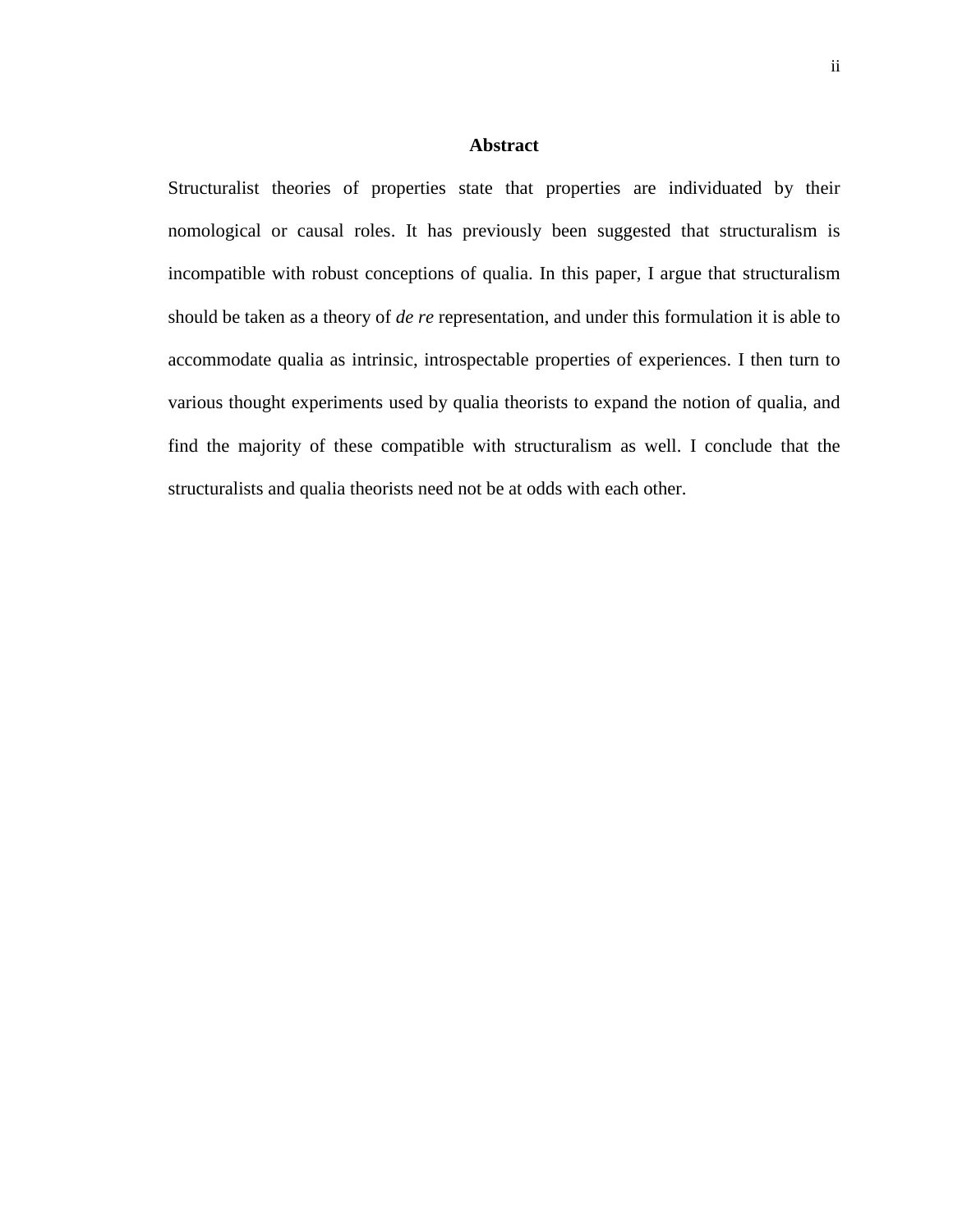## <span id="page-4-0"></span>**Acknowledgements**

To my family, for their constant love, generosity, and trust.

To Alisse, for her unwavering support and encouragement.

To Dan, JJ, Peter, and Chris, for their humor.

To the Claremont-Mudd-Scripps Cross Country and Track teams, for the past four years.

To Professor Obdrzalek, for sparking my interest in philosophy.

To Professor Kreines, for giving me my first taste of the spiciness of metaphysics.

To Professor Locke, for his guidance and invaluable insight.

Thank you all.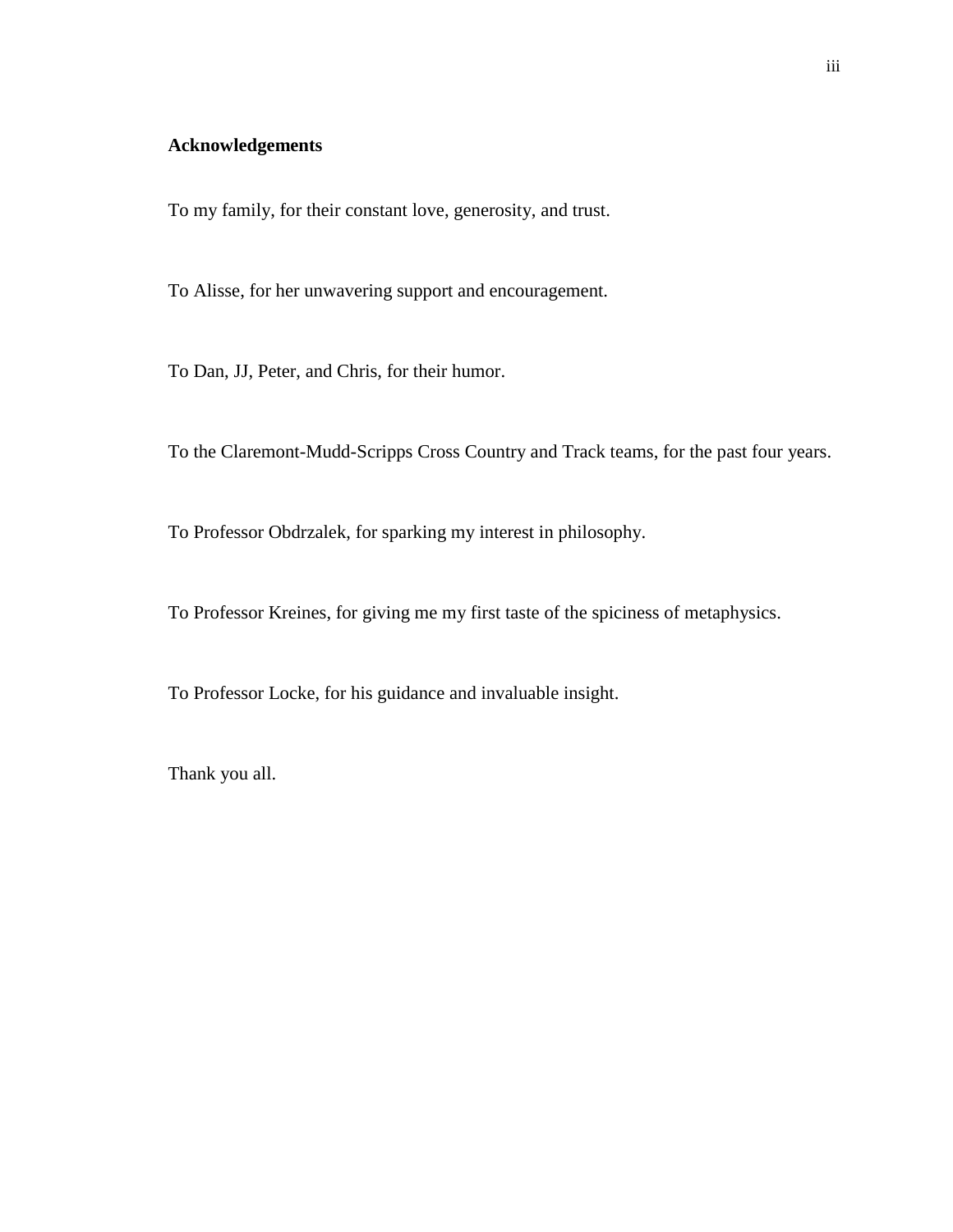#### <span id="page-5-0"></span>**Introduction: Structuralism and Qualia**

What separates one property from another? Intuitively, we differentiate properties within our world by the effects objects possessing the properties have on the world. If an object possesses the property we call mass, it will resist acceleration under force and bend spacetime in a particular way proportional to the amount of mass possessed by the object. If an object does not possess mass, it will not resist acceleration under force or bend spacetime in a particular way. Such nomological distinctions are essentially what science tells us—there are certain relations between things in our world, and it is possessing certain properties that leads to these relations.

On one view, the nomological role of a property *is* its essence. What it is to have mass is to play the mass role. That is to say that the nomological profile of a property is necessary—it could not have been any other way. There is some nomological role that is necessary and sufficient for being that property. This view is frequently referred to as structuralism.

On a competing view, the nomological profile of a property is contingent. It could have been that mass played a slightly different role—perhaps objects possessing mass would have resisted acceleration under force in a slightly different way. Or, it could have been that objects possessing mass would not resist acceleration under force at all. Or, even more extreme, the nomological role of mass could have been the same as the nomological role actually played by negative charge. There are two conceptions of this view: under robust quidditism, there is some underlying nature or essence (often called a *quiddity*) to a property that separates it from other properties. Under austere quidditism,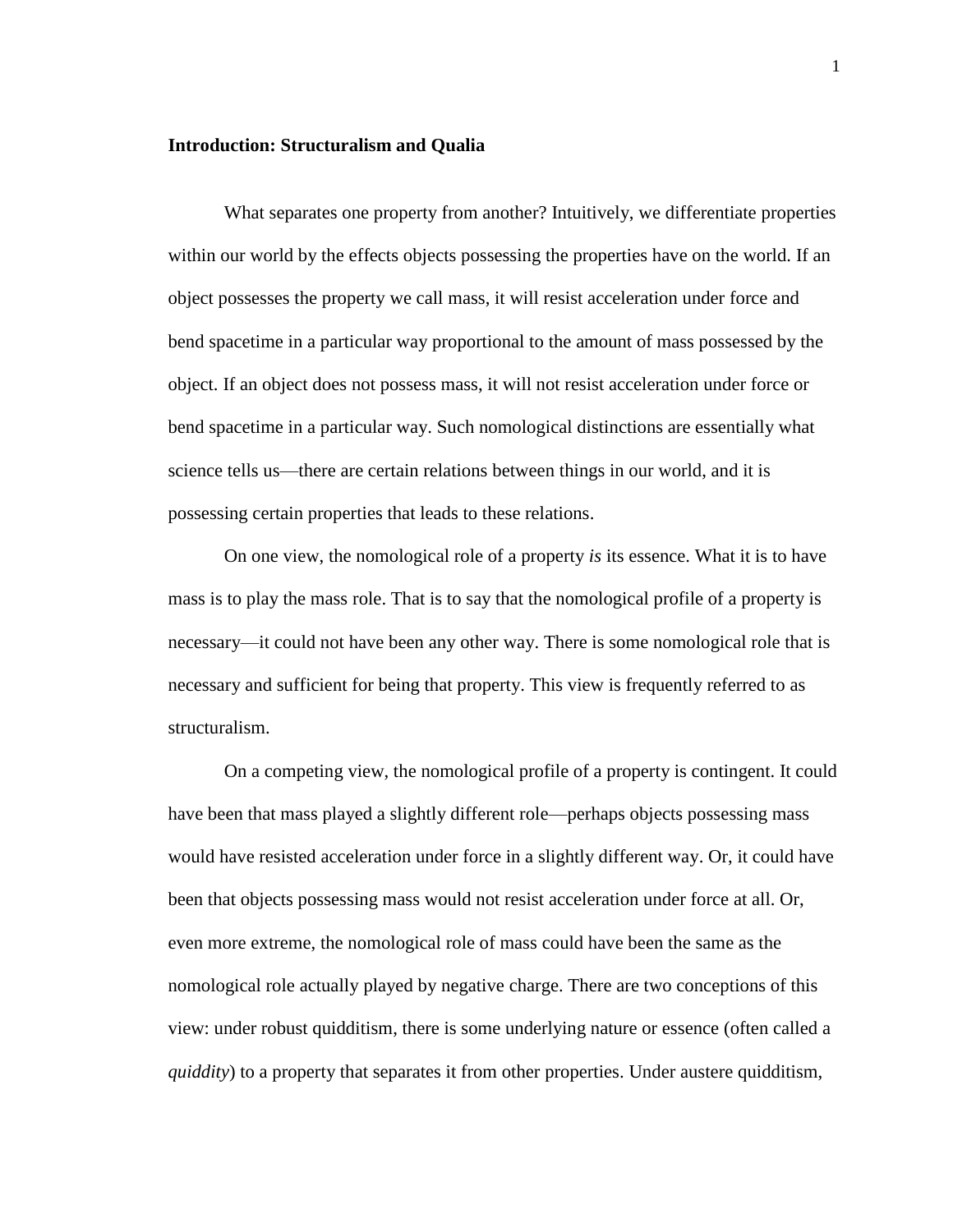properties are individuated by numerical identity. Depending on which view a particular quidditist subscribes to, all that is essential to a property is its quiddity or its numerical identity—the role the property plays is entirely non-essential. This view is frequently referred to as quidditism, and is most notably advanced by David Lewis.<sup>1</sup>

In this paper, I will be focusing on the relationship between the structuralist view of properties and a particularly peculiar class of property—phenomenal properties. Phenomenal properties are often referred to as the "felt qualities," "raw feels," or "phenomenal character" of experiences. Presumably there is *something that it's like* to have an itch, or to feel pain, or to taste an apple—and this "what it's like-ness" forms the basis of the debate surrounding phenomenal properties. There is much disagreement over whether such properties can be reduced to physical states, functional states, or their representational contents. I am interested in examining the claims of those who advance the most robust views of phenomenal properties—whom I will refer to as qualia theorists. These proponents of "qualia" argue primarily that the phenomenal properties of experiences are intrinsic, introspectable properties. They also advance arguments about the indescribability, privacy, and irreducibility of phenomenal properties.

What is the relationship between these two debates? It is unclear if structuralism is able to accommodate qualia as a class of properties. Qualia theorists often suggest that there is some intrinsic nature to qualia that cannot be captured in functional or physical profiles—and on first pass this suggests conflict with the structuralist thesis that the nomological role of a property exhausts its nature. In this paper, I hope to answer the questions: is structuralism compatible with qualia? And if so, to what extent?

 $^{1}$  Lewis (2009)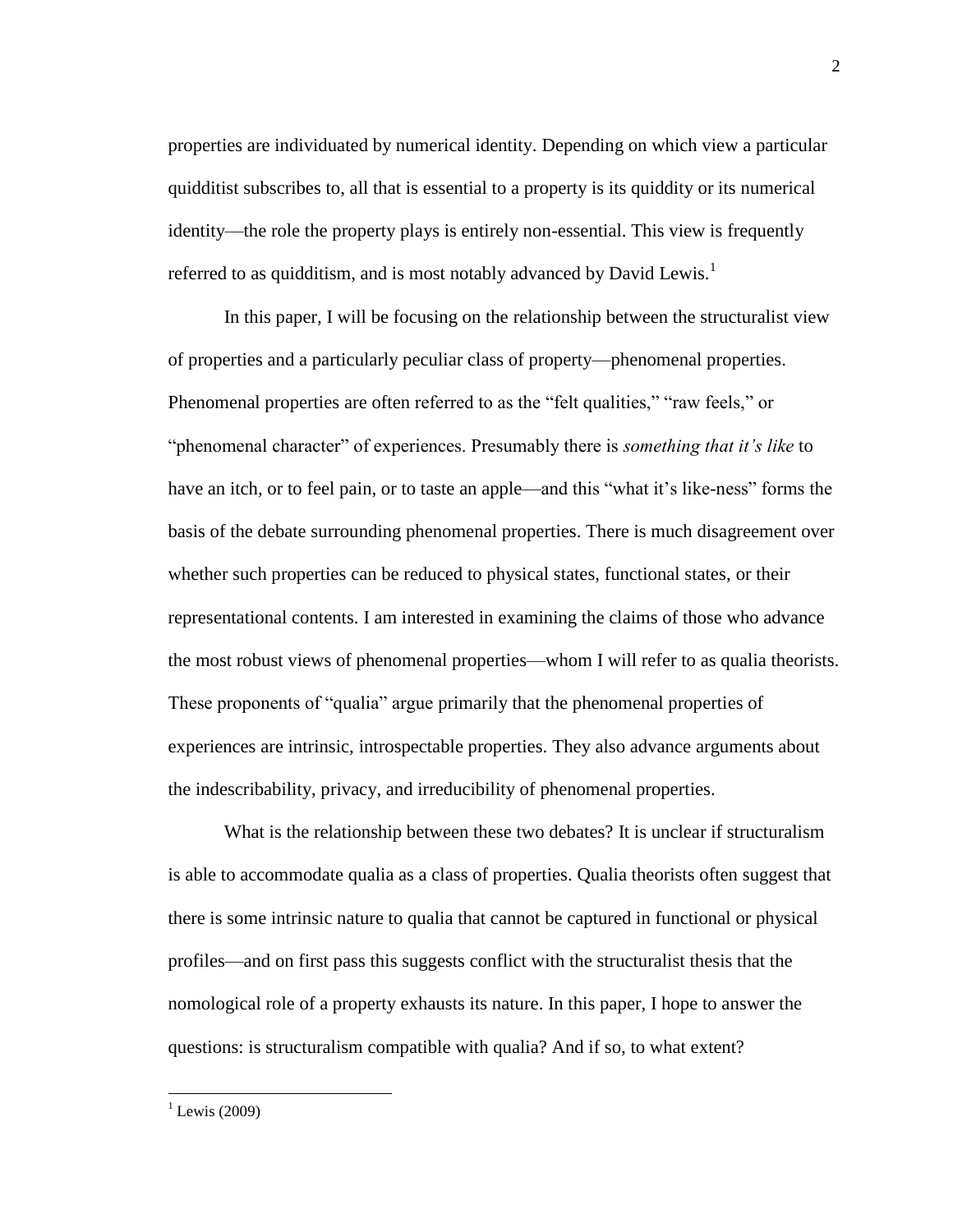In section I, I will outline the structuralist thesis, argue that it should be taken as a theory of *de re* representation, and present a brief argument for structuralism over quidditism. In section II, I will outline qualia theory and argue that it is largely compatible with a structuralist theory of properties.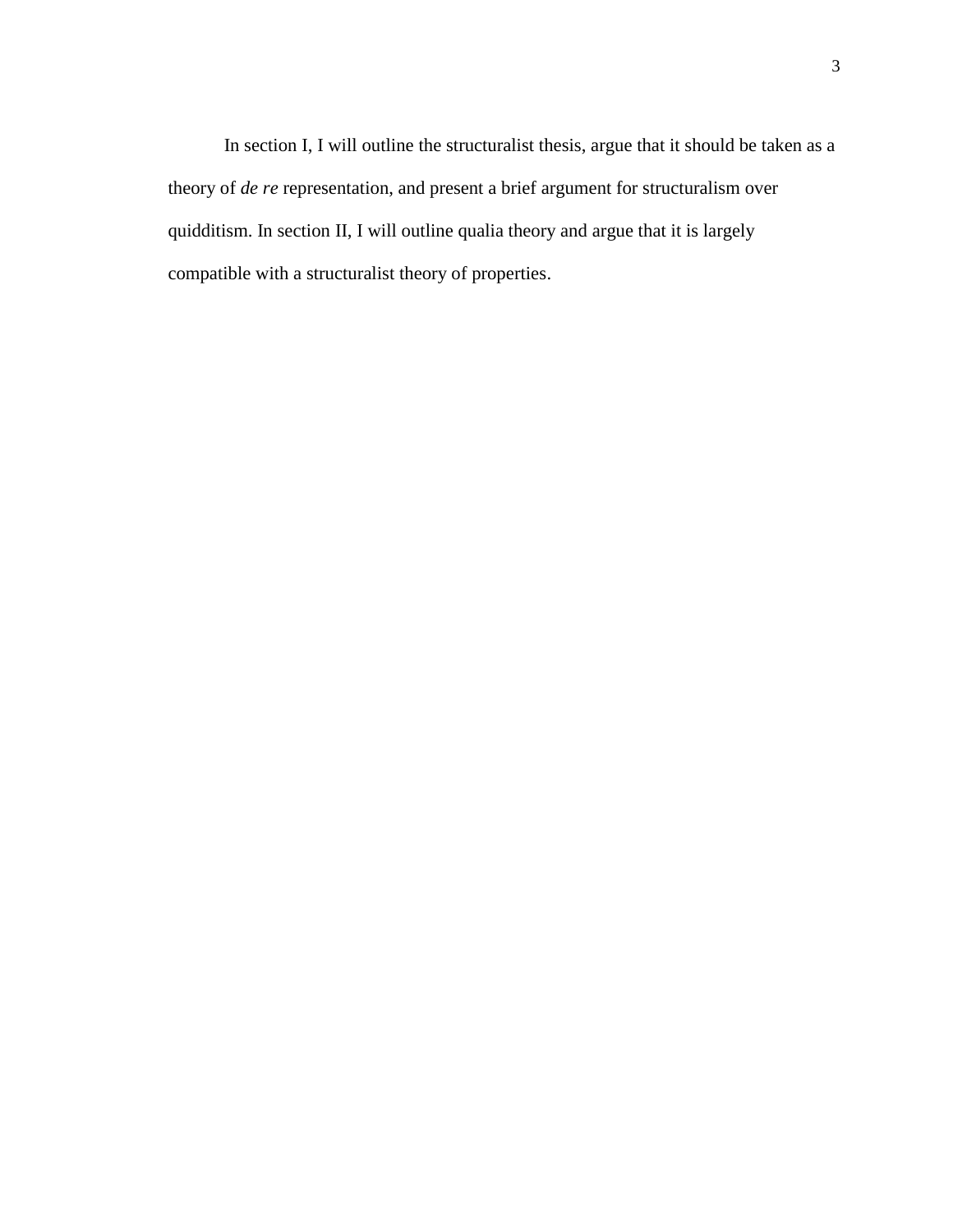#### <span id="page-8-1"></span><span id="page-8-0"></span>**I. The Structuralist Theory of Properties**

#### *Introduction to Structuralism*

Structuralism is a theory about the nature of properties that states that properties are individuated by their nomological roles, and these nomological roles exhaust the essence or nature of a property. In his survey of structuralism, John Hawthorne characterizes the central tenet of structuralism as: there is some causal profile such that having that profile is necessary and sufficient for being that property.  $2$  Hawthorne's paper focuses on the thesis of *causal* structuralism. However, for the purpose of this paper I will be focusing on a property's *nomological* role rather than its causal role.<sup>3</sup> Thus, I take the two central tenets of structuralism to be:

- 1. For any given natural property, there is some nomological profile such that having that profile is sufficient for being that property.
- 2. For any given natural property, there is some nomological profile such that having that profile is necessary for being that property.

Structuralism argues that what separates properties is not any underlying nature or essence, but purely a certain nomological role.<sup>4</sup> For example, to have negative charge is

 $2$  Hawthorne (2001:362)

 $3$  Although I focus on the nomological role of a property, I believe my arguments should nonetheless hold for causal structuralist positions as well. The causal structuralist claims that properties are individuated by their causal profiles.

 $4$  The nomological role of a property can be specified through the Ramsey-Lewis technique

<sup>(&#</sup>x27;Ramsification'), as suggested by Schaffer (2005) and Locke (2012). Take a world where there are four properties: A, B, C, D, E. There are three laws governing these properties: A  $_N$  C, B  $_N$  D, A & B  $_N$  E, where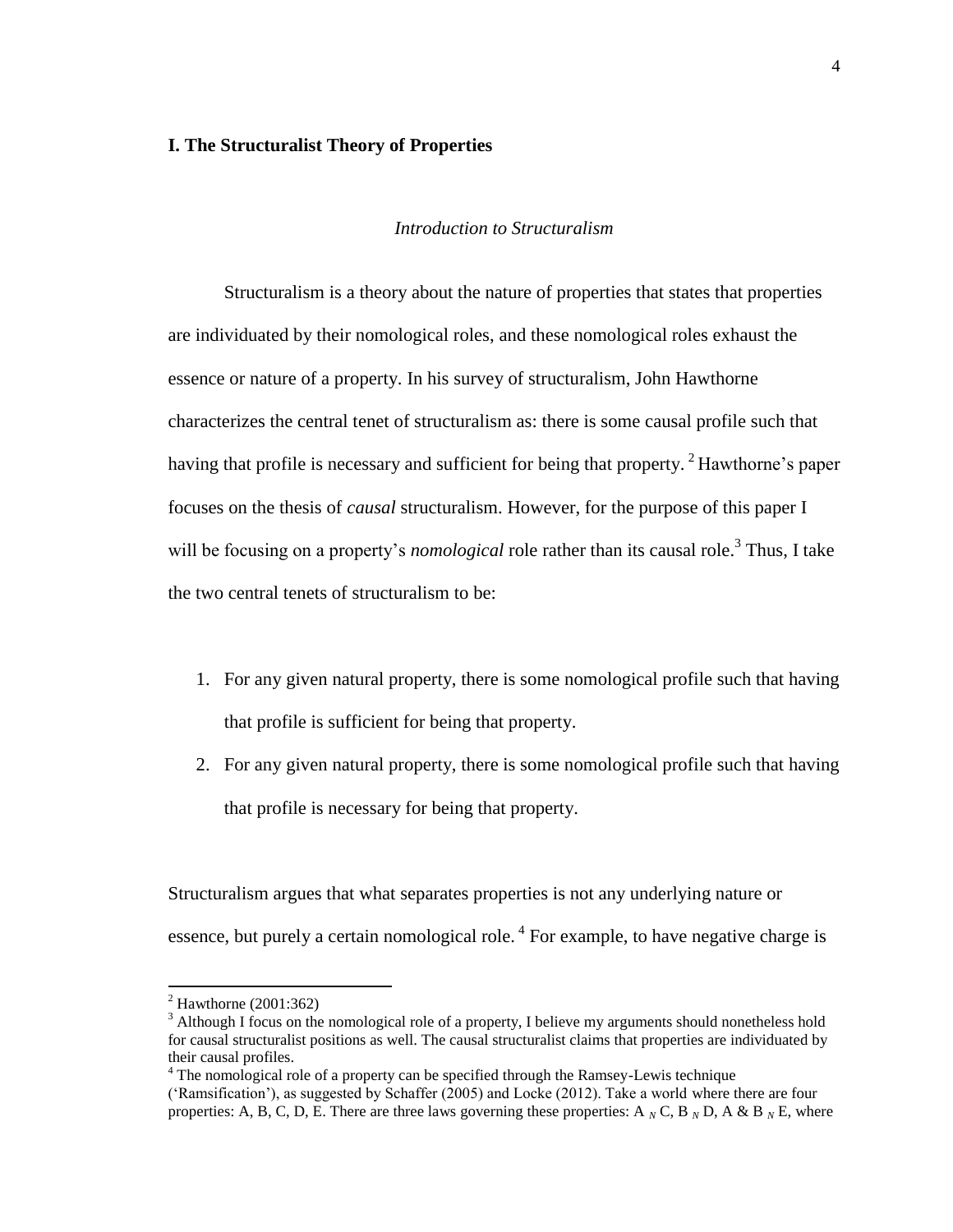to repel other negatively charged things and attract positively charged things. It is, necessarily, *to play the negative charge role*. The nomological role for charge that I have outlined is undoubtedly overly-simplistic, but serves to illustrate what it means to play a particular nomological role.

Before we proceed, it is important to note that proponents of causal structuralism argue that it is only meant to apply to properties whose loss or gain by an object constitutes a "genuine change" in that object, or "genuine properties".<sup>5</sup> What are we to take "genuine properties" to mean? The distinction made by Shoemaker is between Cambridge properties, which he takes to be genuine, and mere-Cambridge properties, which he does not. The Cambridge Criterion provides a basis for what we can constitute as a genuine change:

**Cambridge Criterion**: The thing called 'x' has changed if he have 'F(x) at time t' true and  $F(x)$  at time t<sup>1</sup> false, for some interpretation of 'F,' 't,' and  $'t^{1.56}$ 

However, there are some changes that meet the Cambridge Criterion but are not genuine changes of the subject. Shoemaker calls these mere-Cambridge changes, and provides us the example of Socrates coming to be shorter than Theaetetus due to Theaetetus' growth.

*<sup>N</sup>* denotes a nomological relation. We can get the Ramsified lawbook by replacing each property with its own variable ( $F^1$  ...  $F^n$ ) and conjoining the law statements. So, we say that for any object with  $F^1$ , there is a law that brings about  $F^3$ , and when  $F^1$  is coinstantiated with  $F^2$ , there is a law that brings about  $F^5$ . This is an 'open sentence', and it defines the law-like relations between properties. These law-like relations are what we call a property's nomological role. For a more concrete example, take a world with the property mass and Newtonian physics. Replace the property with a variable and conjoin the laws: an object with x will exert attractive force on other objects with x proportional to the product of their respective amounts of x divided by the square of the distance between them, and the net force on an object with x equals the product of its mass and its rate of acceleration. (Locke 2012:348 footnote 6)

Shoemaker (1998:207)

<sup>6</sup> Shoemaker (1998:208)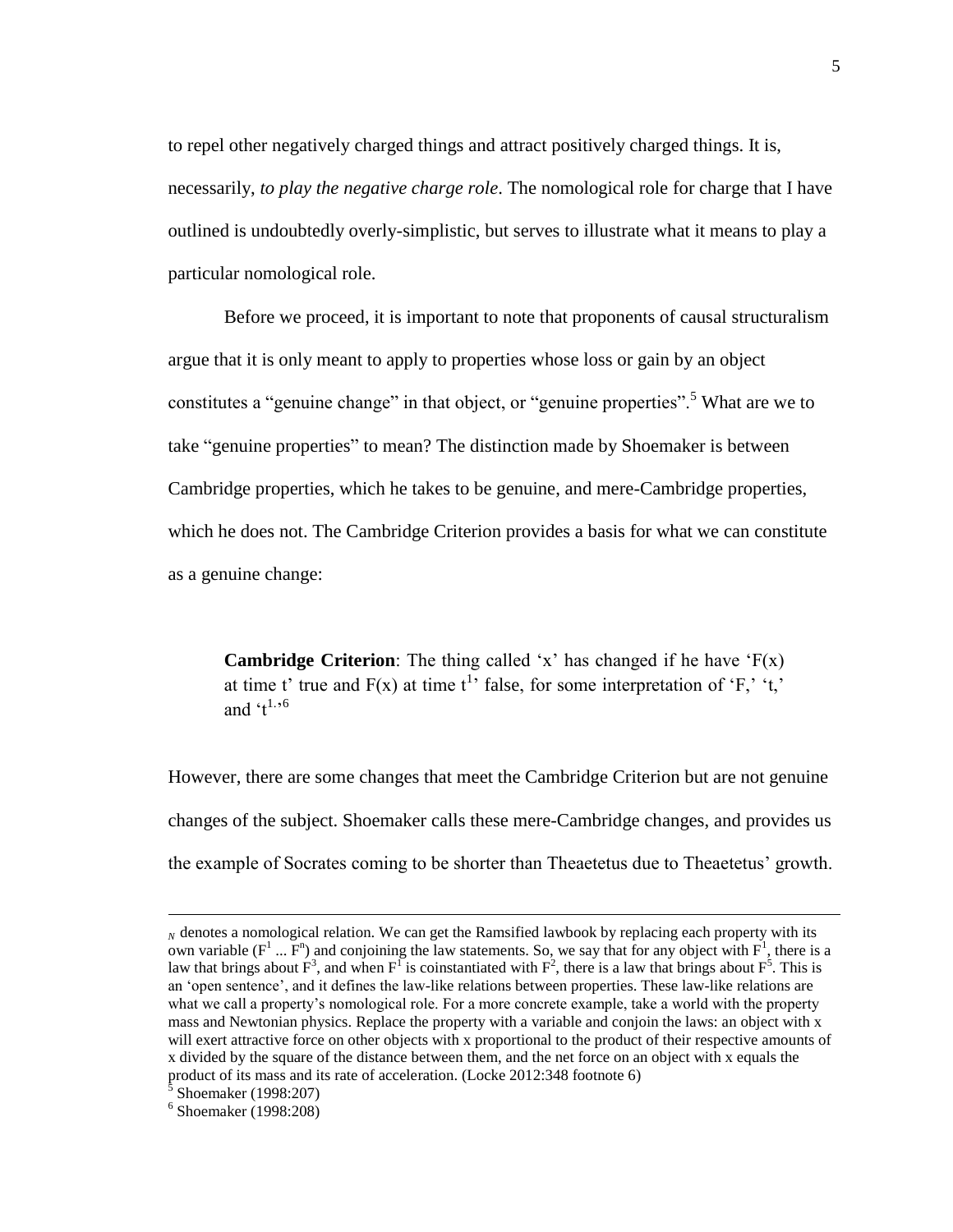So, a mere-Cambridge property is a property whose possession results in a change, but not a change in the subject. Examples of mere-Cambridge properties include: "historical properties like being over twenty years old and having been slept in by George Washington, relational properties like being fifty miles south of a burning barn, and such properties as being such that Jimmy Carter is President of the United States."<sup>7</sup> Cambridge properties are those that meet the Cambridge Criterion but are not mere-Cambridge properties. Presumably being 100 miles from Los Angeles is not a property whose possession by an object constitutes any sort of genuine change in the object itself versus the property of being 99 miles from Los Angeles, whereas being made of plastic is a property that constitutes genuine change in an object versus the property of being made of glass. It does not seem the property 'being 100 miles from Los Angeles' is the type of property that a theory of fundamental properties is interested in explaining.

However, it may seem question-begging to presume that the only properties we are interested in are those which cause genuine change in the world. Would not the existence of causally inefficacious properties disprove the thesis of structuralism? I do not think it is as problematic as it seems at first pass. What Shoemaker means by genuine properties seem similar to what Lewis refers to as "natural properties." Hawthorne picks out this much in his stipulation of the two theses of structuralism. Consider the infinitely many properties relating to mass in the world: the property of having a mass of 50 pounds, the property of not having a mass of 49.9 pounds, the property of having a mass of 50 pounds or 49.9 pounds or 50.1 pounds, et cetera onto infinity. Any two objects share infinitely many properties, and do not share infinitely many others—this is true of

<sup>7</sup> Shoemaker (1998:208)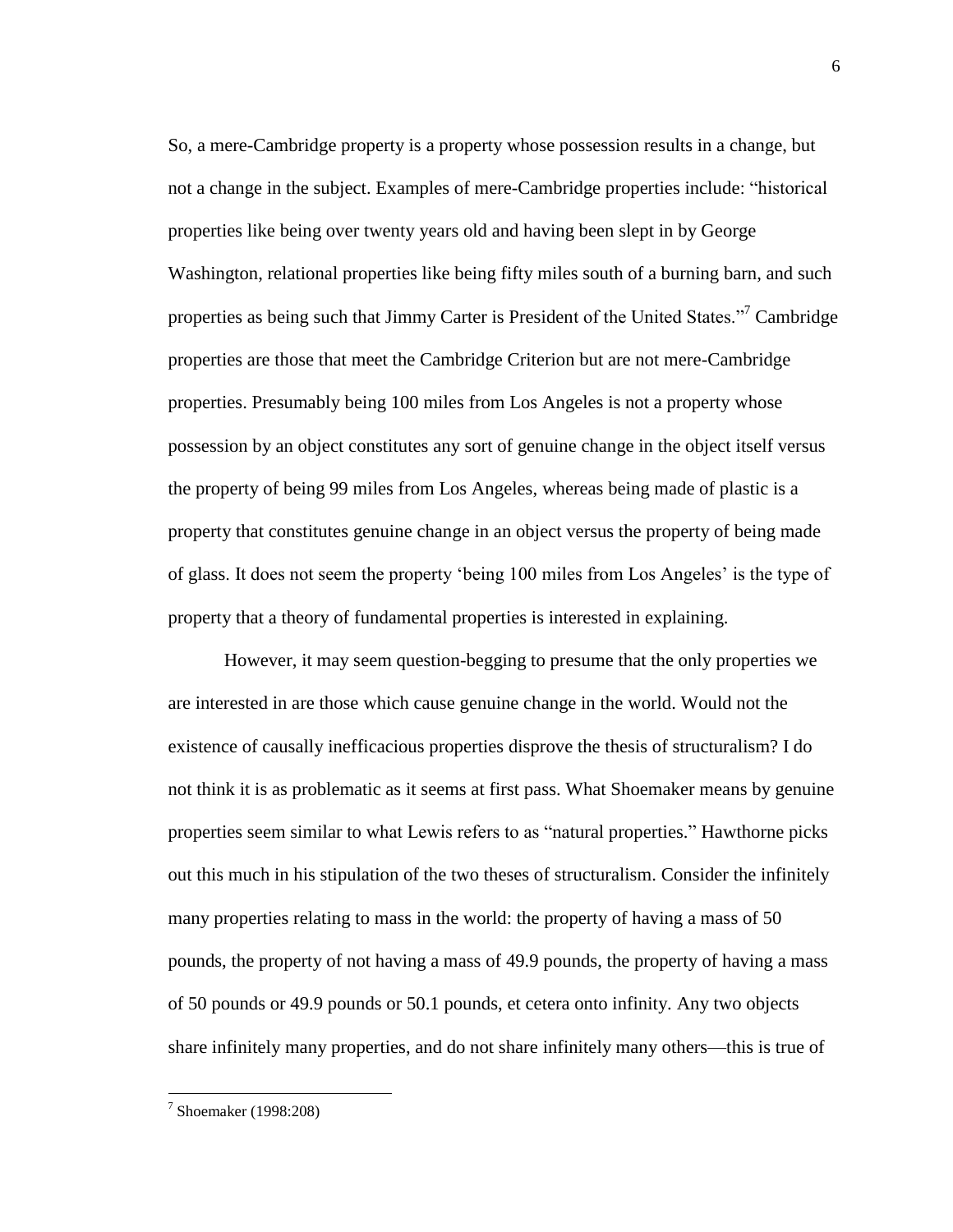both perfect duplicates and totally disparate objects. But clearly, in that list of infinitely many properties, there is one that tells us more about the object—about its similarity or dissimilarity to other objects, and about how it factors causally in the world. Having a mass of 50 pounds is the relevant property, not the others. These properties—ones whose sharing makes for resemblance, and whose possession is relevant to causal powers, are what Lewis calls *natural* properties.<sup>8</sup> Natural properties are not disjunctive—having a mass of 50 pounds or 49.9 pounds or 50.1 pounds is not a natural property. Natural properties are also not negative—not having a mass of 49.9 pounds is not a natural property. These properties do not illustrate similarity or difference between objects, nor inform us about how an object figures causally into the world. Natural properties are properties upon which worlds are built: a full account of the natural or fundamental properties of the world would tell us all relevant information about properties in that world.

Now we can see how natural properties relate to what Shoemaker calls genuine properties: a property's possession or loss cannot constitute a genuine change in an object unless it is a natural property. The debate about properties is concerned with explaining the nature of these natural properties. So, I do not think it is problematic that the structuralist is only concerned with properties that confer bona fide causal powers.

#### *How Should We Interpret Structuralism?*

<span id="page-11-0"></span>Having established the type of property structuralism seeks to explain, there seem to be three possible interpretations of the theses of structuralism:

<sup>8</sup> Lewis (1983a:346-347)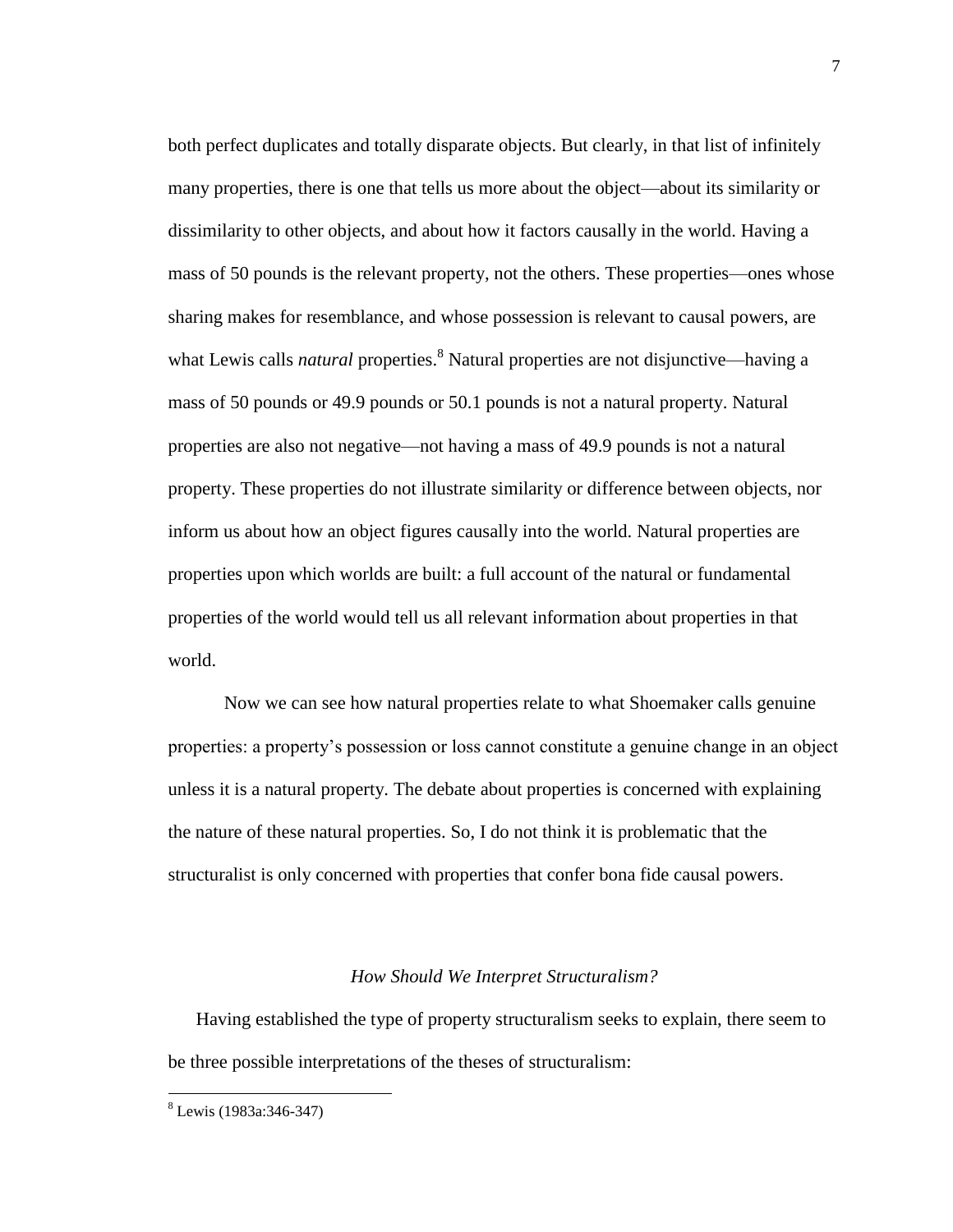- 1. **Intra-world identity**: within the actual world, properties are identical if they play the same nomological role.
- 2. **Inter-world identity**: across possible worlds, properties are identical if they play the same nomological role.
- 3. *De re* **modal representation**: possible worlds that do not differ structurally cannot differ in what they represent *de re* concerning a property.

The first of these possibilities, intra-world identity, is the thesis that purely within our own, actual world properties cannot be individuated if they play the same nomological role. So, if there are properties A and B within our world, and both have nomological role C, they must actually be the same property. A property could not have the same causal profile as negative charge and not *be* negative charge within the actual world.

The problem with this view involves two properties with symmetric nomological roles. Imagine there are four properties: A, B, C, and D. These four properties are governed by the laws: A  $_N$  C, B  $_N$  C, A & B  $_N$  D, where  $_N$  denotes a nomological relation. So, if only A is instantiated, C is brought about. If only B is instantiated, C is brought about. If both A and B are instantiated, then D is brought about. So, clearly these are different properties—they require coinstantiation for D. But, if we were to describe property A without reference to A or B, it would be: "a property that causes C when instantiated alone and when coinstantiated with another property (that also causes C when instantiated alone) causes D." If we were to describe property B without reference to A or B, the description would be the same. The causal profiles are qualitatively identical when the references to specific properties are stripped. As such, a structuralist theory of intra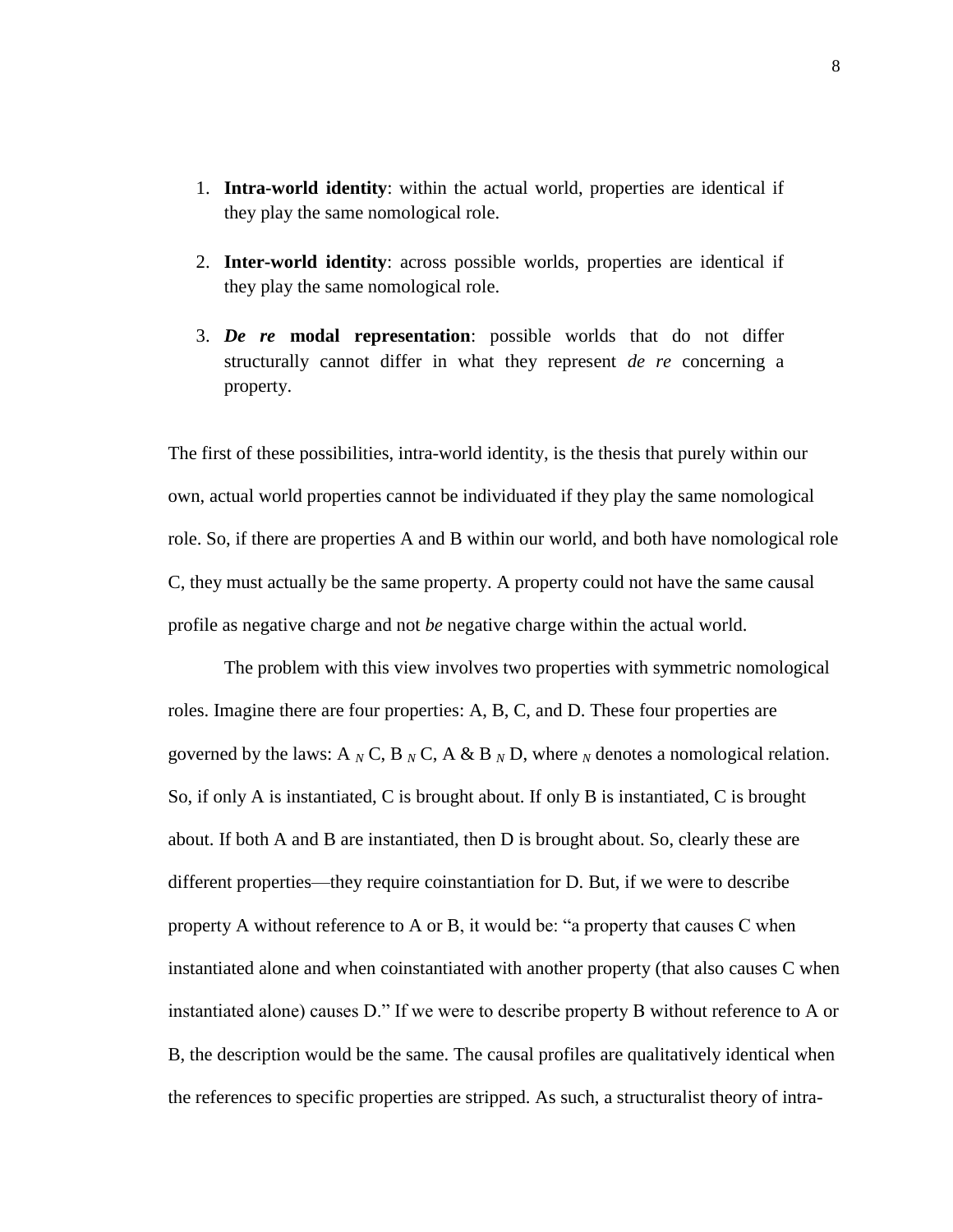world possibility would necessarily find A and B identical—even though they are not.<sup>9</sup> The structuralist is left unable to differentiate properties with symmetric causal profiles. Of course, it is still possible to distinguish A and B from one another if the reference to the other property can be maintained. However, this is not a valid route for the structuralist. The nomological role of a property is given via a Ramsified lawbook, and Ramsifying the above lawbook tells us that A and B have the same nomological roles.<sup>10</sup> So, the structuralist must either abandon individuating properties via the Ramsified lawbook of a world (which is to abandon structuralism), or abandon structuralism as a theory of intra-world property identity.

So, we cannot take causal structuralism to be a theory about property identity in the actual world—what about across possible worlds? The thesis of inter-world identity states that across possible worlds, properties are identical if they possess the same causal profile.<sup>11</sup> However, the multiplication of worlds only leads to a multiplication of problems for structuralism.<sup>12</sup>

Now that we have invoked possible worlds, we can imagine two worlds with *only* four properties, with the same lawful relationships as those formulated above. So, we have two worlds each with the lawful relations: A  $_N$  C, B  $_N$  C, A & B  $_N$  D. Taking structuralism to be a thesis of inter-world property identity, it would state that across worlds properties are identical if they play the same nomological role. As demonstrated above, if we strip the references to other properties as in the intra-world example,

l

 $9$  This objection is raised by both Hawthorne (2001: 373-374) and Locke (2012:355)

<sup>&</sup>lt;sup>10</sup> See footnote 4

<sup>&</sup>lt;sup>11</sup> This is a view advanced by Shoemaker (1998:1), as well as Swoyer (1982:214) and Kistler (2002: 57) <sup>12</sup> By 'possible worlds', I refer to worlds that *could have* existed. For example, if I could have attended Pomona College instead of Claremont McKenna College, then there is a possible world where I attend Pomona College and not Claremont McKenna College.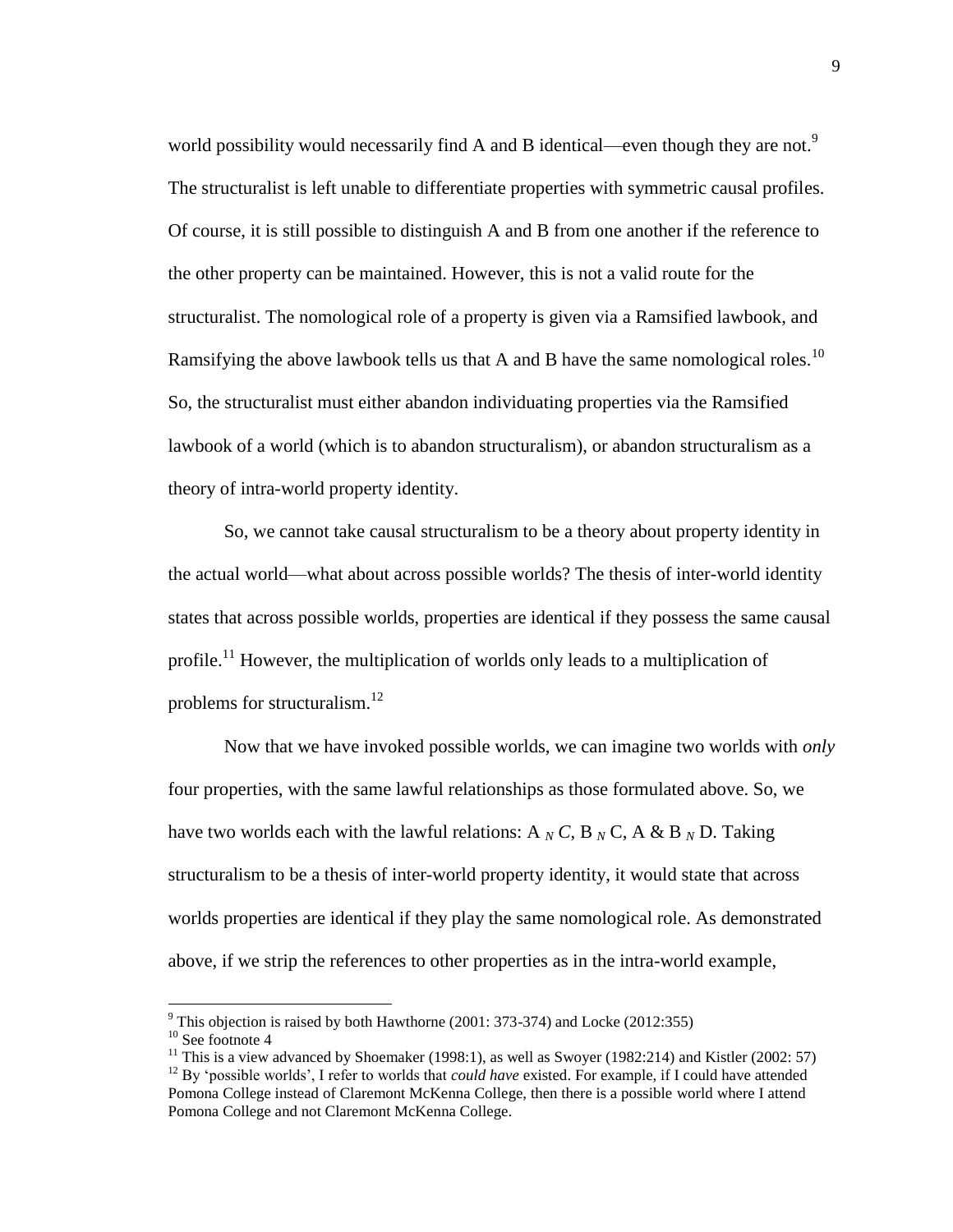properties A and B appear to play the same causal role, and thus it now appears that across worlds, A and B are the same property, when that is clearly not the case.

A further objection to structuralism as a theory of inter-world identity applies as well: it is controversial to claim that there is something in virtue of which two things are identical. Per Lewis, there is nothing which makes something identical to itself—it just *is* itself.<sup>13</sup> As such, it seems trivial to say that a property is identical with itself across possibilities *in virtue* of something. It seems more coherent to say that the property possesses the same causal profile across possibilities in virtue of its identity, but that is far-flung from the structuralist thesis—it implies that there is some essence beyond the causal profile upon which the causal profile is contingent (or necessary). That is precisely the view of properties that structuralism is seeking to avoid.

In dismantling one possibility for structuralism, Lewis' argument points towards another—structuralism as a theory of *de re* modal representation.<sup>14</sup> Take the true statement, "T is six feet tall." This is a statement about the actual world, where T falls in the class of things that possess the property of tallness. Now, take the statement, "Necessarily, T is six feet tall." This is a modal statement—it applies across all possible worlds. <sup>15</sup> To say that a thing *necessarily* is a certain way is to say that every possibility must represent the thing as being that way. So, for this statement to be true, T must fall within the class of things that possess the property of being six feet tall across all worlds. A theory of *de re* modal representation will tell us in virtue of what a possibility

l

<sup>&</sup>lt;sup>13</sup> Lewis (1986: 192-193)

 $14$  Lewis' work was done on the identity of individuals across worlds, but is equally applicable to the identity of properties across worlds. Hawthorne (2001:373-375) and Locke (2012:356) advance this interpretation of structuralism.

<sup>&</sup>lt;sup>15</sup> A modal statement simply refers to a statement that applies across worlds—such as those beginning with 'possibly' or 'necessarily.'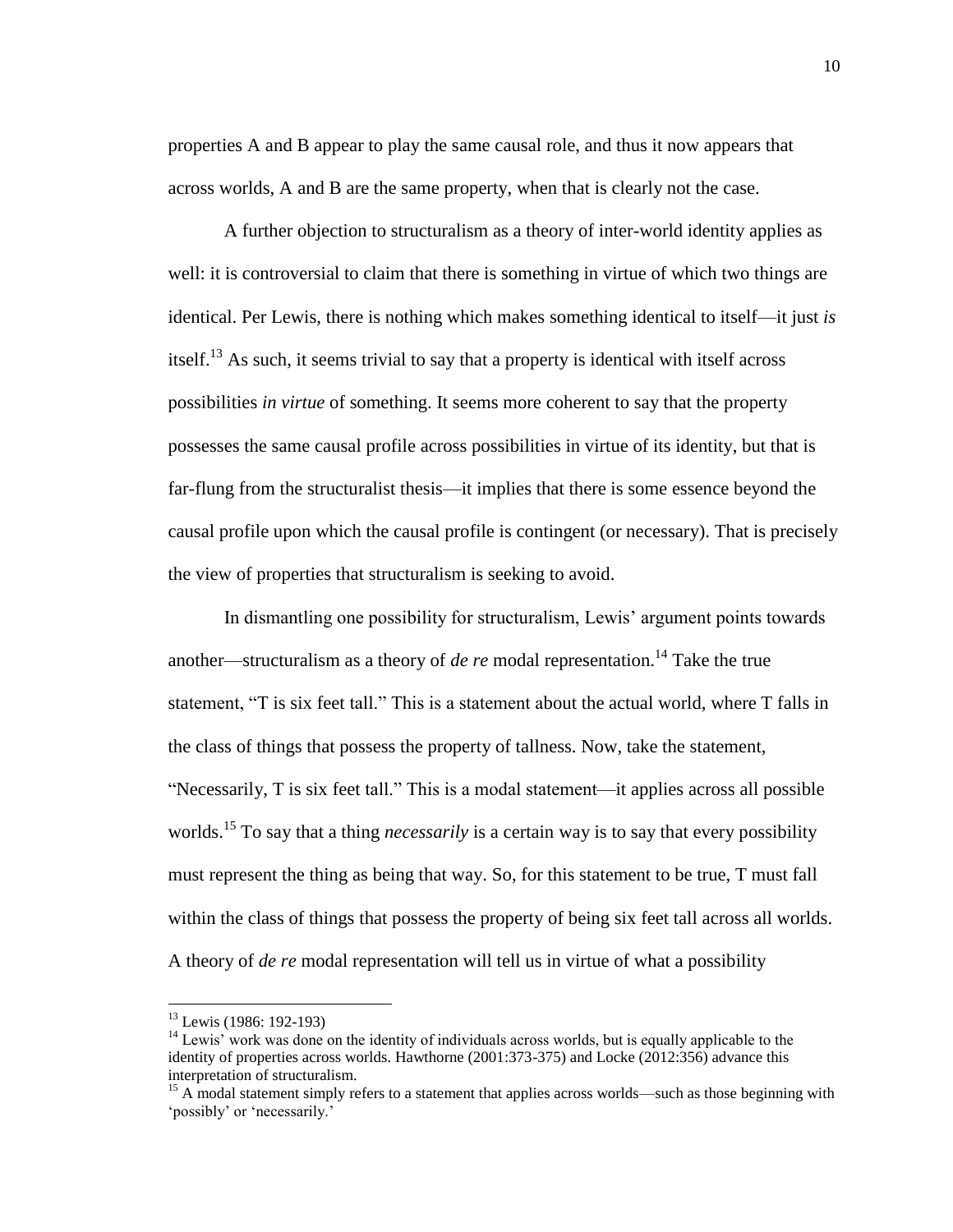represents a thing as being a certain way. Under an identity theory of *de re* representation, a possible world represents T as being a certain way because there is an object in the possible world that *is* T. Under a counterpart theory of *de re* representation (explained below), a possible world represents T as being a certain way because there is an object in the world that is qualitatively similar to T.

What does it mean to take structuralism as a theory of *de re* representation? Take the property of being six feet tall, and let  $R<sup>T</sup>$  be the nomological role realized by that property in the actual world. Under structuralism, a world represents the property of being six feet tall as being a certain way if and only if that world is a possibility where a property that realizes  $R<sup>T</sup>$  is that way.<sup>16</sup> Under this thesis, properties are *counterparts*.<sup>17</sup> Counterparts are things that share some aspect across worlds—they are not identical, rather they are just qualitatively similar in some relevant way. The relevant aspects differ depending on the theory of *de re* modal representation. Under structuralism, the relevant aspect is the nomological role of a property. Two properties are counterparts if they share the same nomological role. It is important to note that counterpart theory does not require exact similarity for objects to be counterparts—there is flexibility about which aspects of a thing are essential to counterparthood. So, it may be the case that it is not necessary for two properties to share their entire nomological roles to be counterparts. <sup>18</sup> In contrast, quidditism as a counterpart theory of *de re* representation would state that two properties are counterparts if they share the same quiddity.

<sup>16</sup> Locke (2012:356)

<sup>&</sup>lt;sup>17</sup> Counterpart theory was first introduced by Lewis in "Counterpart Theory and Quantified Modal Logic" (1968)

 $^{18}$  Hawthorne (2001:375)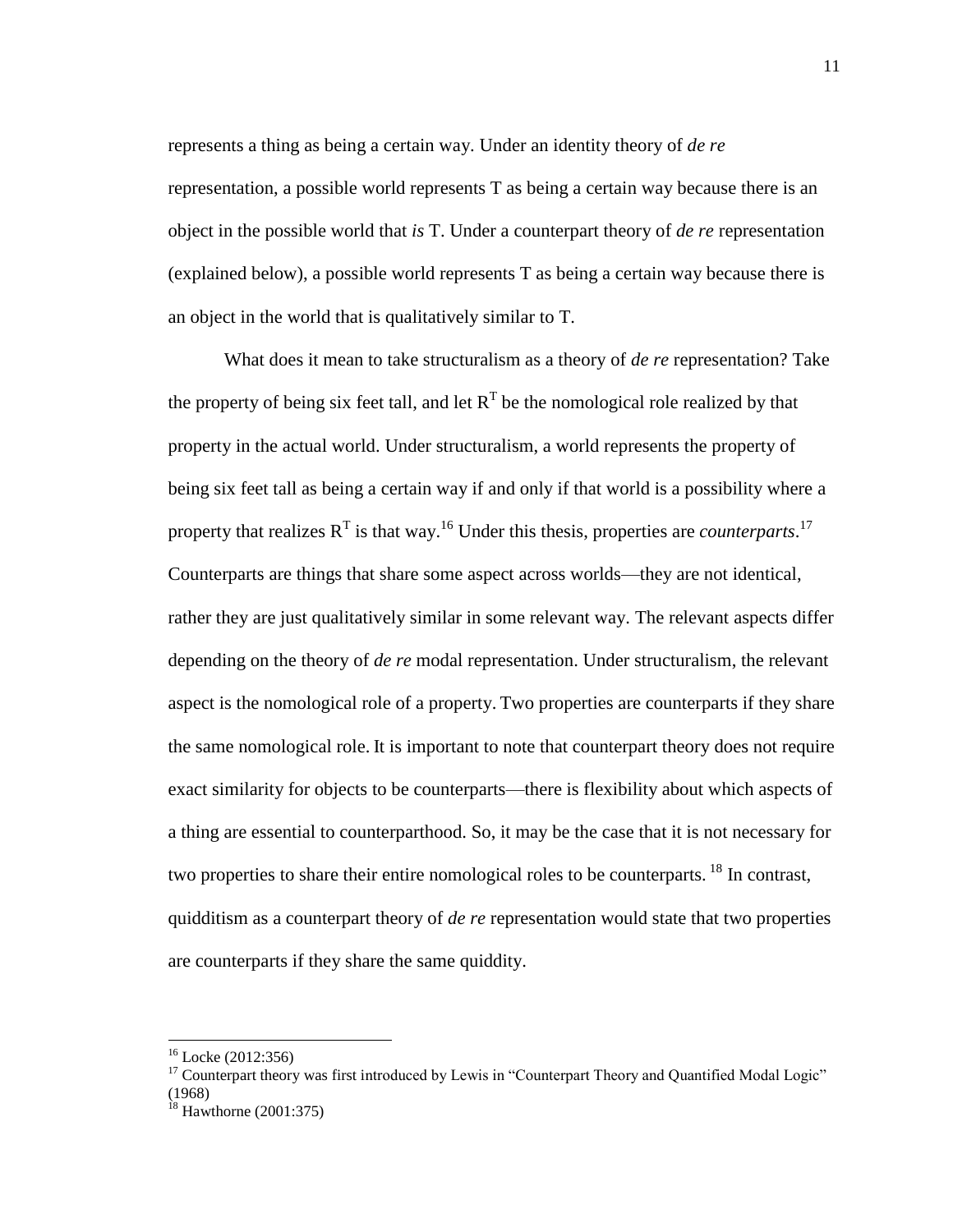How does taking structuralism as a theory of *de re* representation as opposed to a theory of property identity solve the problems faced by intra- and inter-world identity theories? The problems faced by structuralism as a theory of intra- or inter-world identity are all *identity problems*. Symmetrical properties are problematic because structuralism takes them to be identical. The triviality of identity of properties is problematic because there does not seem to need to be anything in virtue of which two things are identical. Structuralism as a theory of *de re* representation does away with identity entirely, and so these identity problems fall away. Rather than claiming that two properties are *identical* between worlds, they are *counterparts*. So, instead of claiming that two symmetric properties are identical across worlds, we are claiming that symmetric properties are counterparts across worlds. Does this get us out of the bind? We're no longer discussing identity, so the identity problems raised by the intra- and inter-world theories fall away. There is no inherent contradiction in claiming that symmetric properties are counterparts. Symmetric counterpart properties are unproblematic because counterpart properties are still distinct, separate properties—counterparthood merely claims that the properties share some essential aspect that allows us to coherently refer to a property and its counterparts across worlds with a modal statement.

The question may now fairly be raised as to whether we are still dealing with a theory about the *nature* of properties—it may seem that by taking structuralism to be a theory of *de re* representation, we have morphed it into a theory about how we *refer* to properties. Presumably, a theory of the nature of properties will tell us something about the properties themselves—whereas a theory of *de re* representation seems to tell us about what a given world represents concerning those properties. The best way to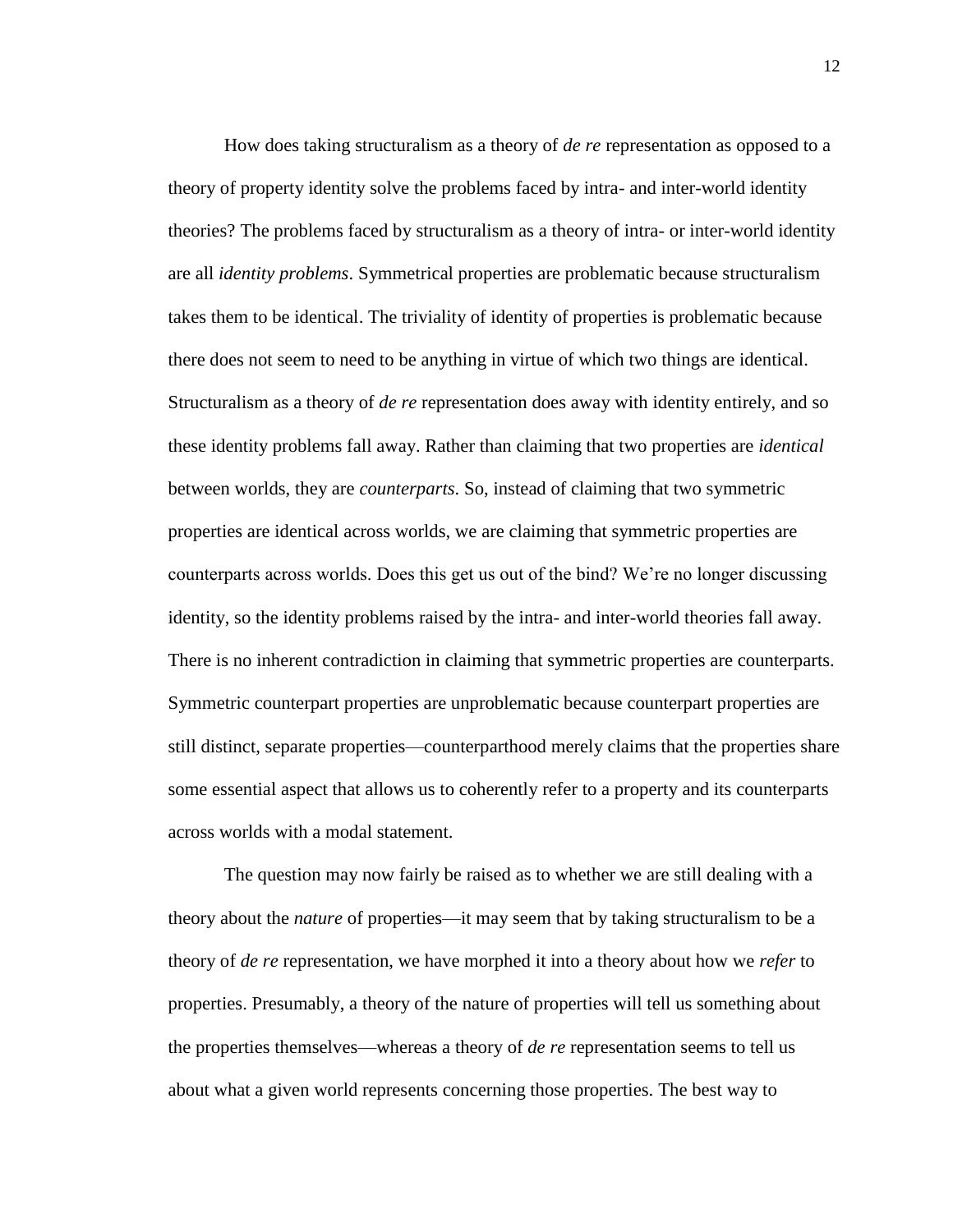demonstrate that structuralism as conceived is still a theory about the nature of properties is to compare it with quidditism conceived as a theory of *de re* representation. Hawthorne formulates the quidditist position as follows:

If two worlds differ in what they represent *de re* concerning some property, but do not differ structurally in any way (i.e. have the same structural description), I shall call that a quiddistic difference. [Quidditism] is the doctrine that there are at least some cases of quiddistic difference between worlds.<sup>19</sup>

Under quidditism, the nature of properties is such that two worlds can differ in what they represent *de re* concerning some property but not structurally. So, in some possible world, a fundamentally different property could play the role that mass plays in the actual world. This would entail a difference in *de re* representation. However, the structure of the world is exactly the same—it's just that alternate-mass is playing the mass role. Structuralism does not allow for this—there cannot be two worlds that differ in what they represent *de re* concerning some property, but do not differ structurally in any way. There cannot be two structurally identical worlds in which the mass role is played by noncounterpart properties. To play the mass role in a possible world is to be a counterpart to the actual property mass, according to the structuralist. To be counterparts, properties must share an essential nomological role. So, for each property, there is a nomological role that is the essence of that property. This appears to tell us something about the properties themselves—and thus, their nature.

 $19$  Hawthorne (2001:375)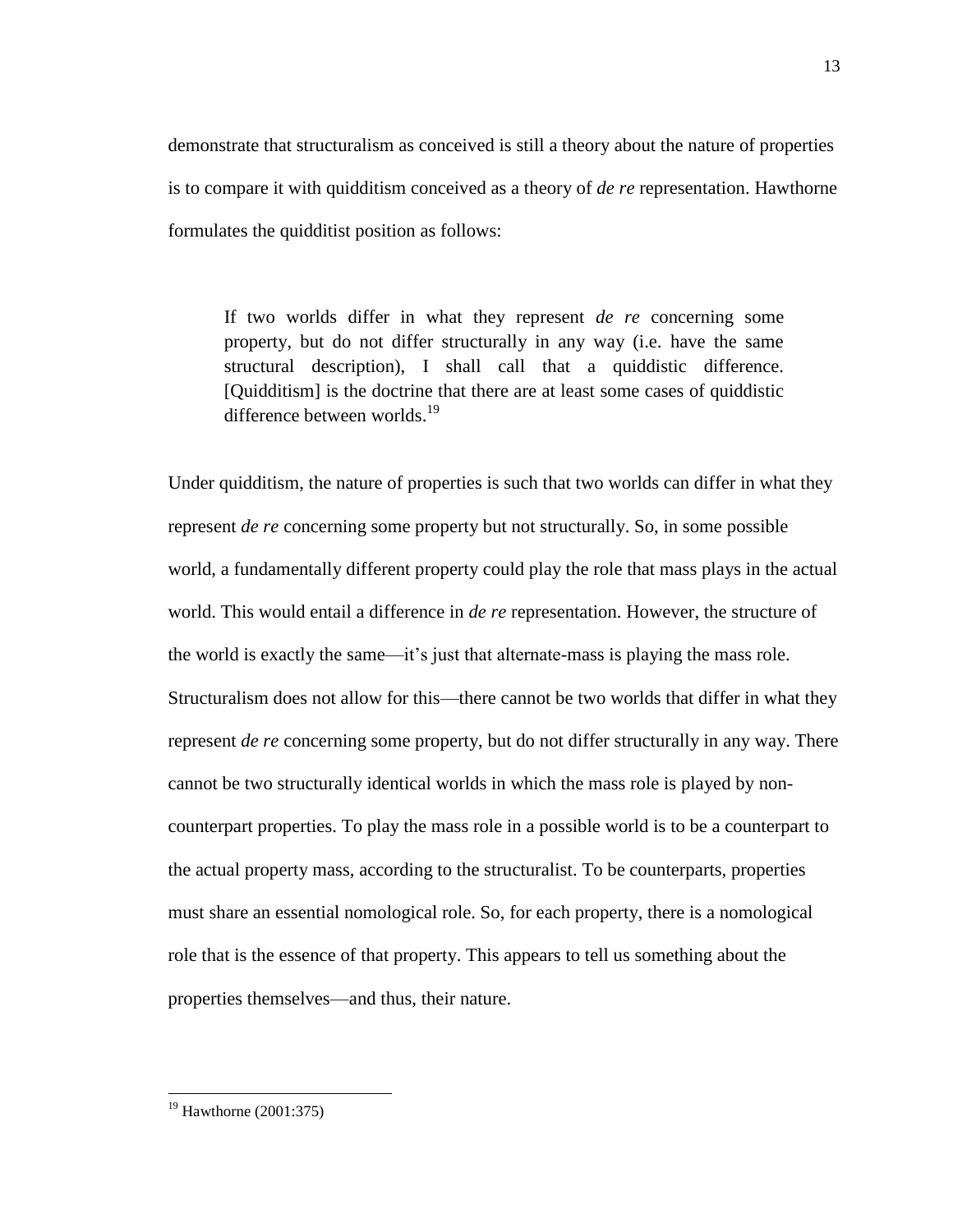#### *An Argument For Structuralism*

<span id="page-18-0"></span>Now that I have outlined the thesis of structuralism, you may be wondering—why should I believe this theory? Although this is not the focus of my paper, I will sketch the most convincing argument for the thesis. The most straightforward and strongest argument is one from economy. Here it is, presented by Hawthorne:

The best case for thinking that the causal [nomological] profile of a property exhausts its nature proceeds... via the thought "We don't need quidditative extras in order to make sense of the world." Let us return to negative charge. All scientific knowledge about negative charge is knowledge about the causal [nomological] role it plays. Science seems to offer no conception of negative charge as something over and above "the thing that plays the charge role". If there were a quiddity that were, so to speak, the role filler, it would not be something that science had any direct cognitive access to, except via the reference fixer "the quiddity that actually plays the charge role". Why invoke what you don't need? Unless certain logical considerations forced one to suppose that properties are individuated by something over and above their causal role, then why posit mysterious quiddities?<sup>20</sup>

Science seems perfectly able to explain the workings of the world via the nomological roles of properties. Quiddities over and above causal profiles seem only to complicate the picture and provide no new explanatory power. Thus, it seems unnecessary to posit the existence of quiddities. We are left with two possibilities: structuralism as outlined above, or accept a form of quidditism without quiddities. Dustin Locke proposes the latter—he argues that the quidditist should reject that that properties are individuated by quiddities, and instead individuate properties by their numerical identity.<sup>21</sup> Austere quidditism, as he

 $20$  Hawthorne (2001:368-369)

 $21$  Locke (2012:357-358)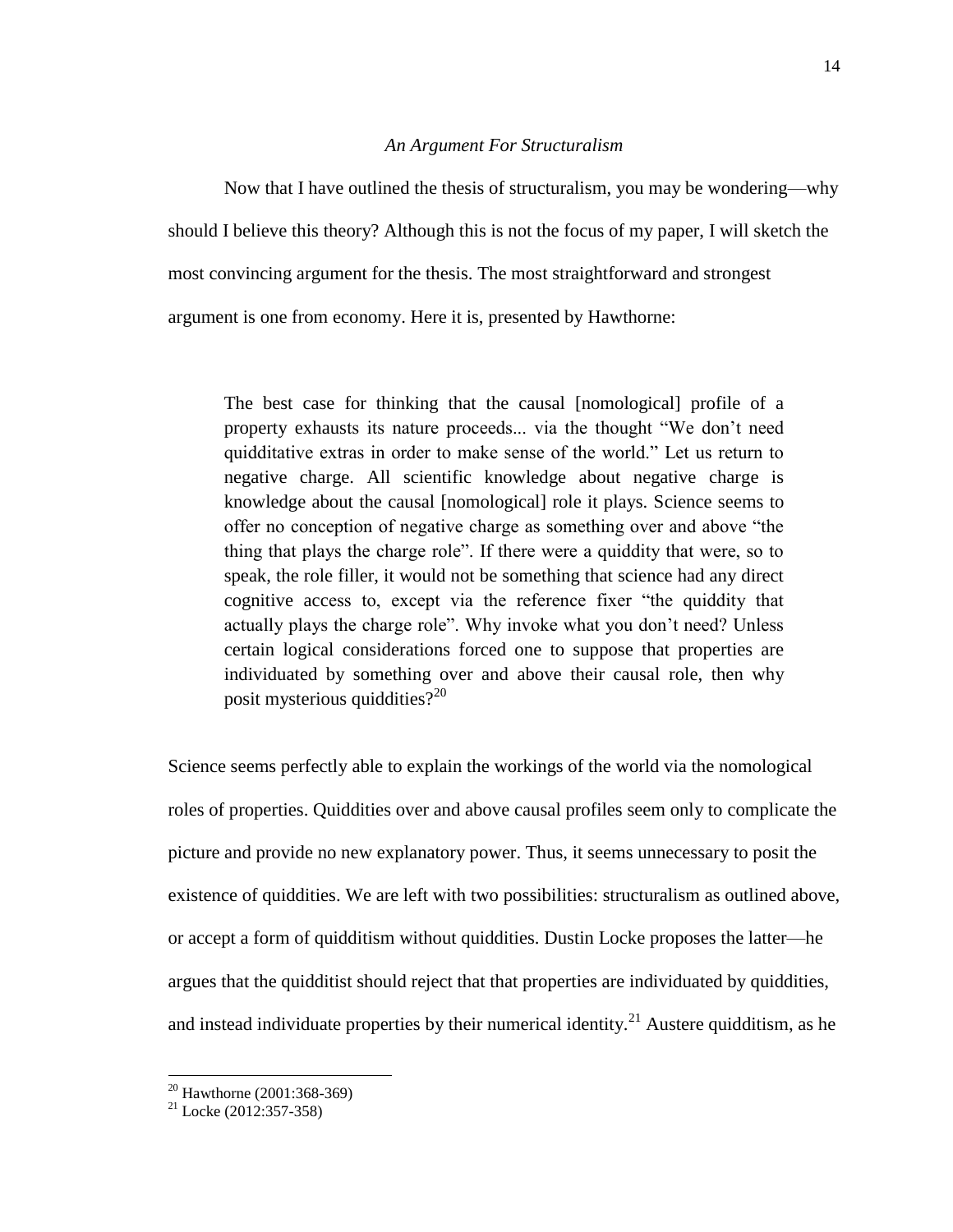calls it, does not fall victim to Hawthorne's argument from economy—eliminate the quiddity, and there is no longer anything "over and above" the charge role, so the quidditist is no longer invoking something beyond the scope of science. Furthermore, austere quidditism is not a counterpart theory of *de re* representation—rather, it is an identity theory of *de re* representation. What a world represents *de re* concerning some property is not a matter of sharing any aspects under austere quidditism but a matter of numerical identity. Locke prefers austere quidditism to structuralism because he does not find any compelling reason to be a counterpart theorist about properties—and where there is no reason to be a counterpart theorist, we ought to be identity theorists about *de re* representation. $^{22}$ 

If we are to take structuralism seriously, the structuralist must be able to respond to this objection. Although this is not the purpose of my paper, I will sketch a possible line of response for the structuralist.

Counterpart theory was proposed by Lewis as an answer to the problem of accidental intrinsics for individuals. The classic problem of accidental intrinsics is as follows: take what a world represents *de re* concerning an individual to be a matter of numerical identity. Now take Humphrey—in the actual world, he has five fingers on his left hand. Having five fingers on his left hand is an intrinsic property of Humphrey. However, it does not seem to be an essential property of being Humphrey—he could have had six fingers on his left hand. So, there is some possible world that represents Humphrey as having six fingers. If representation *de re* is a matter of numerical identity, then Humphrey—who exists in both worlds—has both five fingers on his left hand and

 $^{22}$  Locke (2012:357-358)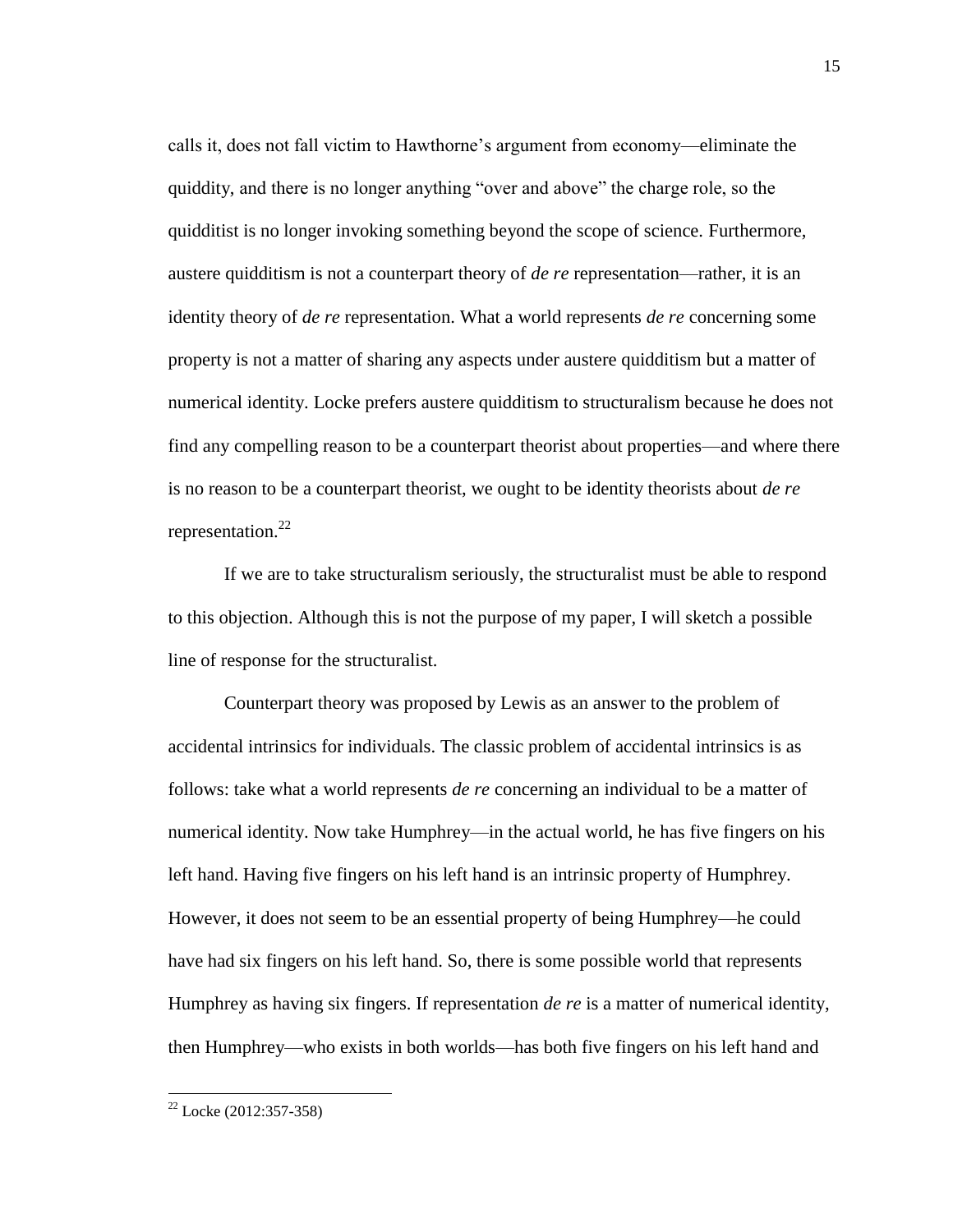six fingers on his left hand. This clearly cannot be the case—and it is why Lewis endorses counterpart theory for individuals. In the actual world Humphrey has five fingers on his left hand, in some possible world a counterpart of Humphrey has six fingers on his left hand.<sup>23</sup>

Does the same problem apply to properties? If it does, then we have a reason to prefer a counterpart theory of *de re* representation for properties. Locke claims properties do not have accidental intrinsics.<sup>24</sup> I think it is possible that they do. Take a property P that has some nomological role R in the actual world. It seems plausible to argue that *realizing R* is an intrinsic property of  $P<sup>25</sup>$  However, according to the quidditist, realizing R is not essential to P. So there is some possible world where P does not realize R. If we take property individuation to be a matter of numerical identity, then P both realizes role R and does not realize role R. If realizing R is an intrinsic property of P, then this cannot be the case in the same way Humphrey cannot have both five and six fingers on his left hand. So, we need a counterpart theory of *de re* representation for properties to avoid the problem of accidental intrinsics.

Having outlined structuralism—specifically, structuralism as a theory of *de re* representation—and why one might believe it, I can now attend to the focus of this paper—the relationship between structuralism and *qualia*.

 $\overline{a}$ 

<sup>&</sup>lt;sup>23</sup> Lewis (1986:199-200)

<sup>&</sup>lt;sup>24</sup> Locke (2012:358 footnote 31)

<sup>&</sup>lt;sup>25</sup> This is by no means a given—I imagine many will reject it outright. However, it at least seems plausible that *realizing R* is a property that is independent of accompaniment or loneliness, is not a disjunctive property, and is not a negation of a disjunctive property, and thus meets the criteria of intrinsicality.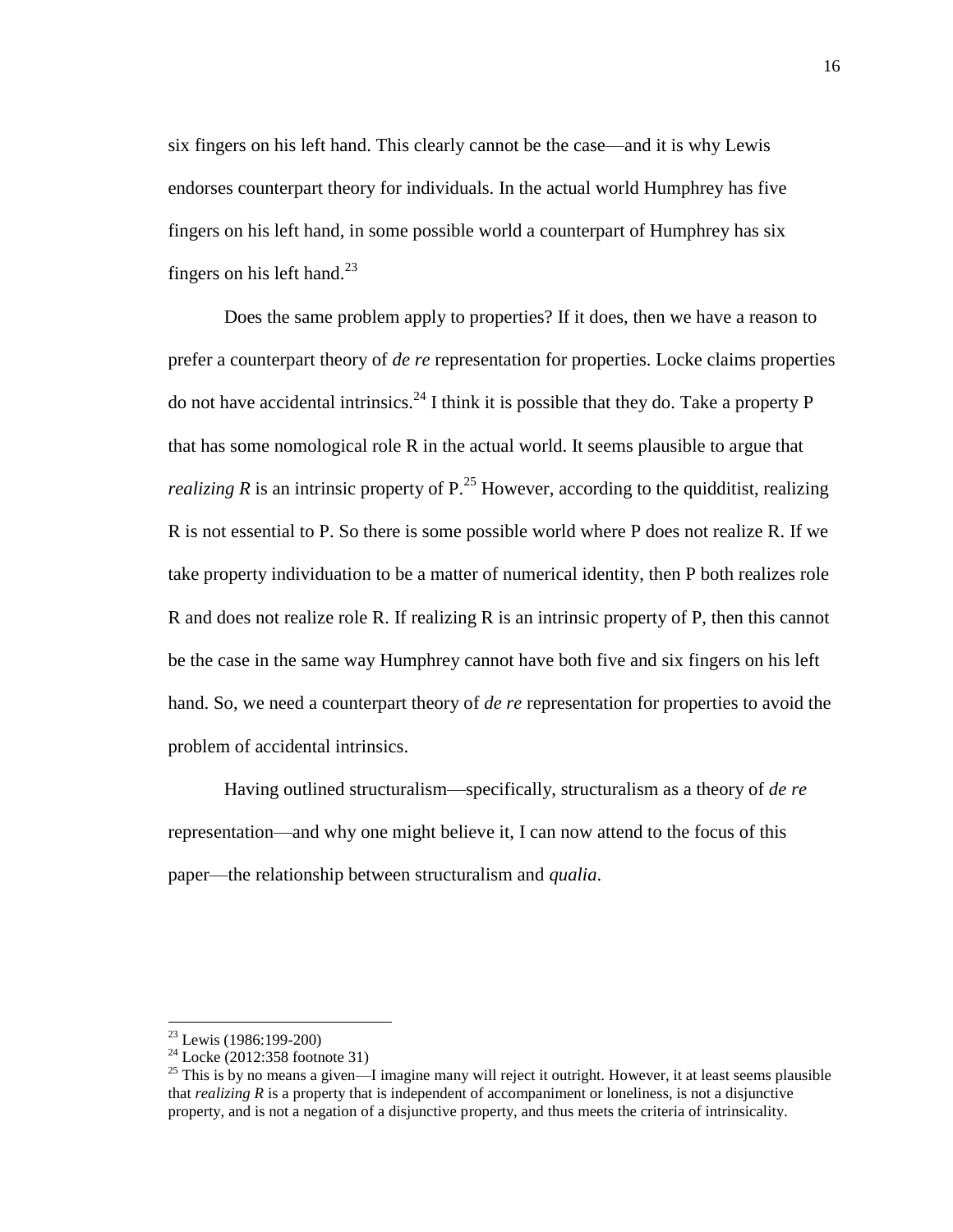#### <span id="page-21-0"></span>**II. The Compatibility of Qualia Theory and Structuralism**

#### *The Qualia Debate*

<span id="page-21-1"></span>Perhaps the most peculiar and controversial properties are those that comprise the phenomenal character of experiences. The phenomenal character of an experience refers to the "what it is like" of having that experience. There is some "qualitative" or "phenomenal" aspect to experience—something it is like to feel an itch, or a pang of hunger, or the prick of a needle. How could such properties be controversial? Surely we can all agree that we have some form of conscious phenomenal experience. The controversy surrounding phenomenal properties is not about whether they exist—you will be hard pressed to find someone who denies that there is something it is like to feel an itch or a pain. Rather, the question is whether phenomenal character are *qualia*, where to be a quale is to have certain features that I will outline below. For the purpose of this paper, I will use "phenomenal character" to refer to the felt qualities of experiences that is generally agreed to exist. I will use "qualia" to refer to an expansionist view of phenomenal character.

To begin, I will introduce three theories of phenomenal character. The first is *functionalism*, which states that all mental states are comprised entirely of their relations to sensory inputs, behavioral outputs, and other mental states. For example, pain might be a mental state caused by the sensory input of being pricked with a needle, that causes the belief "I am in pain" and the behavior of recoiling or wincing. This is clearly not an exhaustive functional profile, but it provides a rough idea of how the functionalist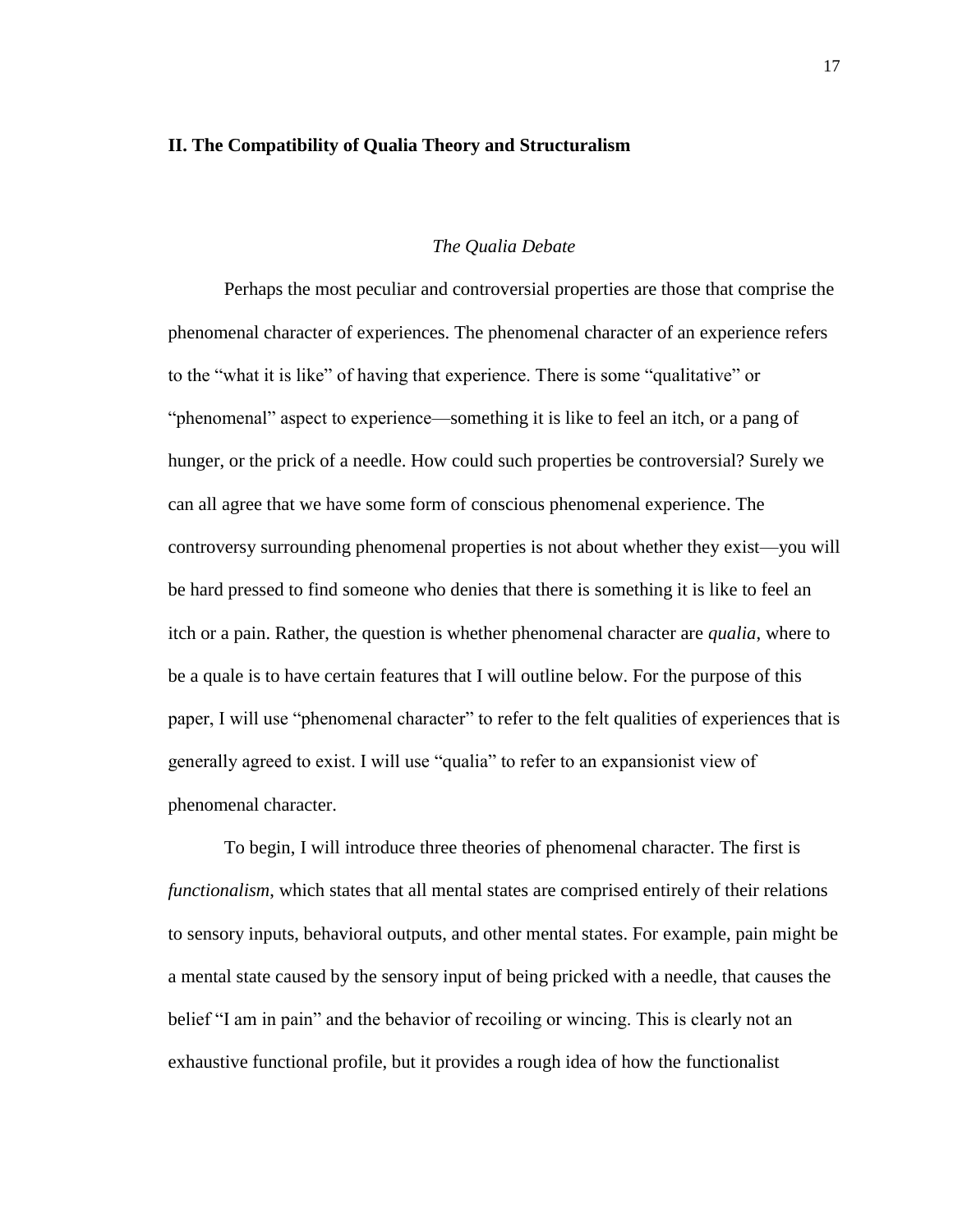characterizes a mental state. Under functionalism, the phenomenal character of an experience is contained within the functional role of that experience.

A second theory of phenomenal character is *representationalism*, which states that the representational content of an experience exhausts the phenomenal character of the experience. What does this mean? Amy Kind offers the following analogy to a painting:

Consider a painting of Santa Claus. In the painting, Santa Claus is represented as having certain properties: wearing a red suit and hat, having a big belly, having a white mustache and beard, etc. Importantly, these are properties of what the painting represents and not properties of the painting itself—the painting certainly does not wear a red suit, have a big belly, etc... But in addition to the properties of what is represented by the painting, there are also properties of the painting itself: being flat, being square, being covered with paint, etc. $^{26}$ 

The representationalist denies that experiences, such as a mental image of Santa Claus, have properties themselves such as flatness or squareness. They claim that the only properties of an experience are representational properties—and therefore phenomenal character must be exhausted by what an experience represents.

Finally, we have the *qualia theorists*, who argue that experiences do have properties analogous to those of the painting itself. While they may not think a mental image has squareness or flatness the way a painting does, they maintain that there are intrinsic properties to a mental image (or any experience) beyond the representational

 $26$  Kind (2001:145-146)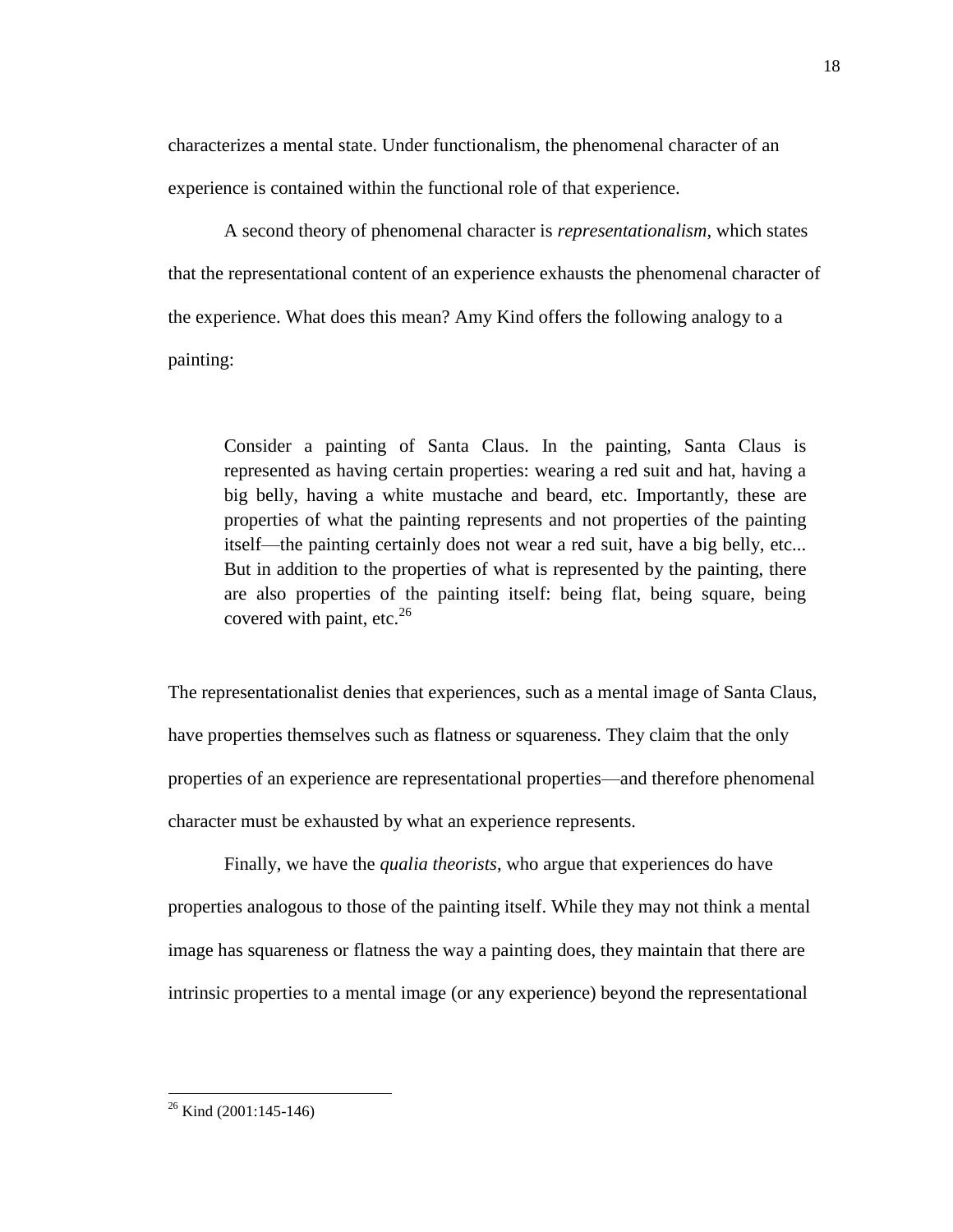contents of the image, and that these properties constitute the phenomenal character of an experience. These properties are called qualia.

#### *Introspectable, Intrinsic Qualities of Experiences*

<span id="page-23-0"></span>In this section, my goal is to answer the question: *taking structuralism to be true, can qualia exist?* I will begin with determining if the most basic notion of qualia—that they are intrinsic, introspectable properties of experiences—is compatible with structuralism. Then, I will consider other aspects of qualia advanced by various qualia theorists and determine if they are compatible with structuralism. The end result will be the maximally expansionist view of qualia that is compatible with structuralism. I am not seeking to make a pro- or anti-qualia argument—merely to explore the implications of structuralism, if true, on the qualia debate.

Before I explore the qualia view, I feel it is important to address how the thesis of structuralism is different from functionalism lest anyone think I am retreading a familiar debate. Qualia theory's incompatibility with functionalism seems to imply an incompatibility with structuralism—after all, functional roles do not appear to be very far off from nomological roles. However, the differences functionalism and structuralism will lead us to very different conclusions about their compatibility with qualia theory. Most obviously, structuralism is a theory about properties while functionalism is a theory about mental states. However, one might think that qualia being exhausted by their functional roles is equivalent to qualia being exhausted by their nomological roles. However, 'functional role' in the sense used by functionalists is limited only to relations between sensory inputs, behavioral outputs, and other mental states. A property's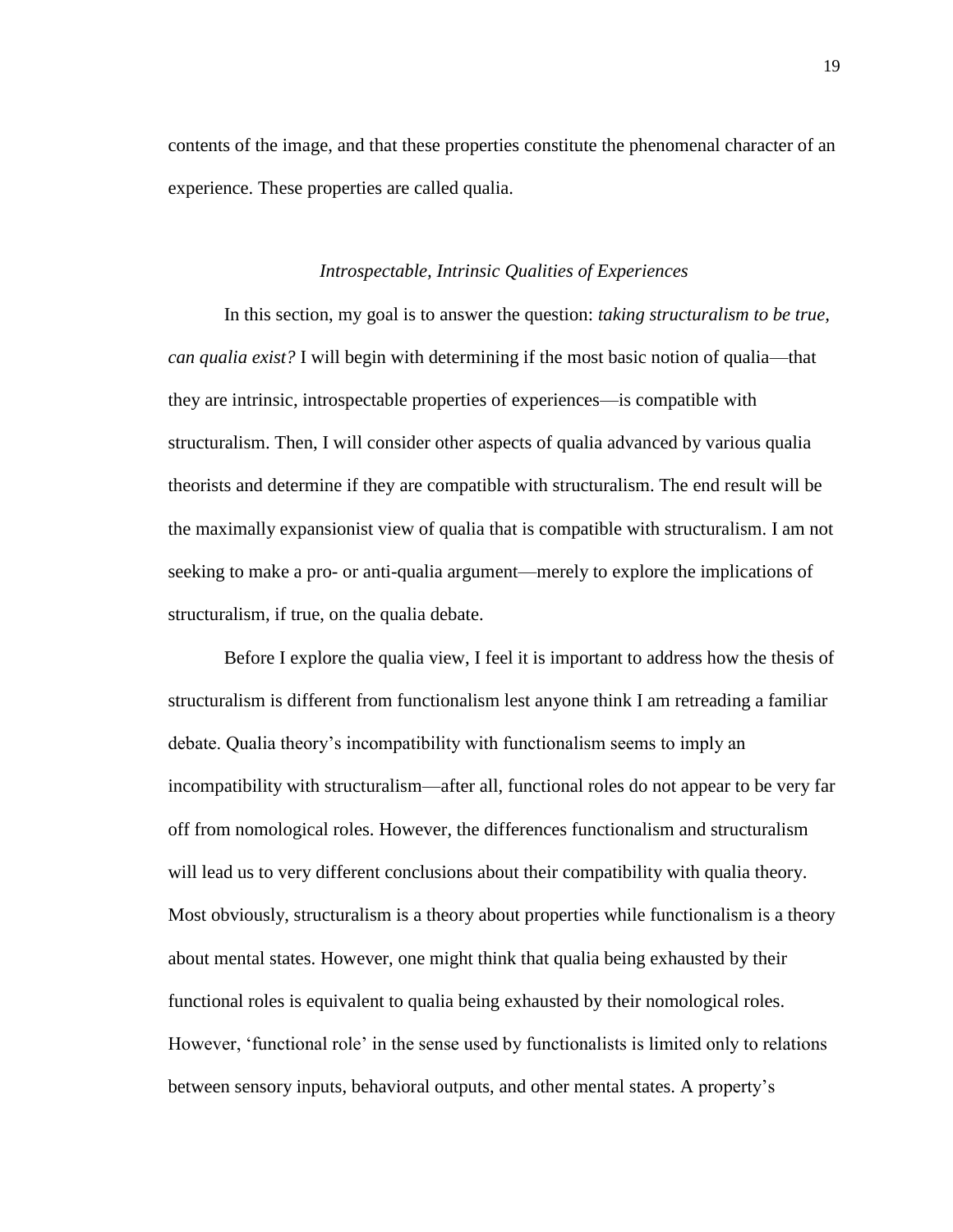nomological role, on the other hand, can extend far beyond sensory inputs, behavioral outputs, and relations to other mental states. A functional role is a very limited role—and nomological role can be comprised of any relations the property plays a part in. Functionalism is a much narrower thesis than structuralism—and this will result in different treatments of qualia.

So, what is the most basic notion of qualia that robust qualia theorists agree upon? One thing almost everyone seems to agree on is that qualia are a type of phenomenal character, as described above. They encompass the phenomenal aspects of experiences:

" 'Qualia' is an unfamiliar term for something that could not be more familiar to each of us: *the way things seem to us.*" 27

"By 'qualia', I mean the properties of experiences in virtue of which there is something it is like (in the phrase made famous by Nagel) to have those experiences."<sup>28</sup>

"Qualia, if there are such, are properties of sensations and perceptual states, namely the properties that give them their qualitative phenomenal character – those that determine "what it is like" to have them." (Shoemaker, 1991, p. 121)

[Q]ualia are simply those features, whatever they may be, which comprise the phenomenal or subjective aspects of bodily sensations and perceptional experiences."<sup>29</sup>

These quotations, despite coming from philosophers on different sides of the debate

about qualia, can begin to provide a sketch of qualia.

 $27$  Dennett (1988:1)

 $28$  Stoljar (2001:254 footnote 3)

 $29$  Tye (1994:160)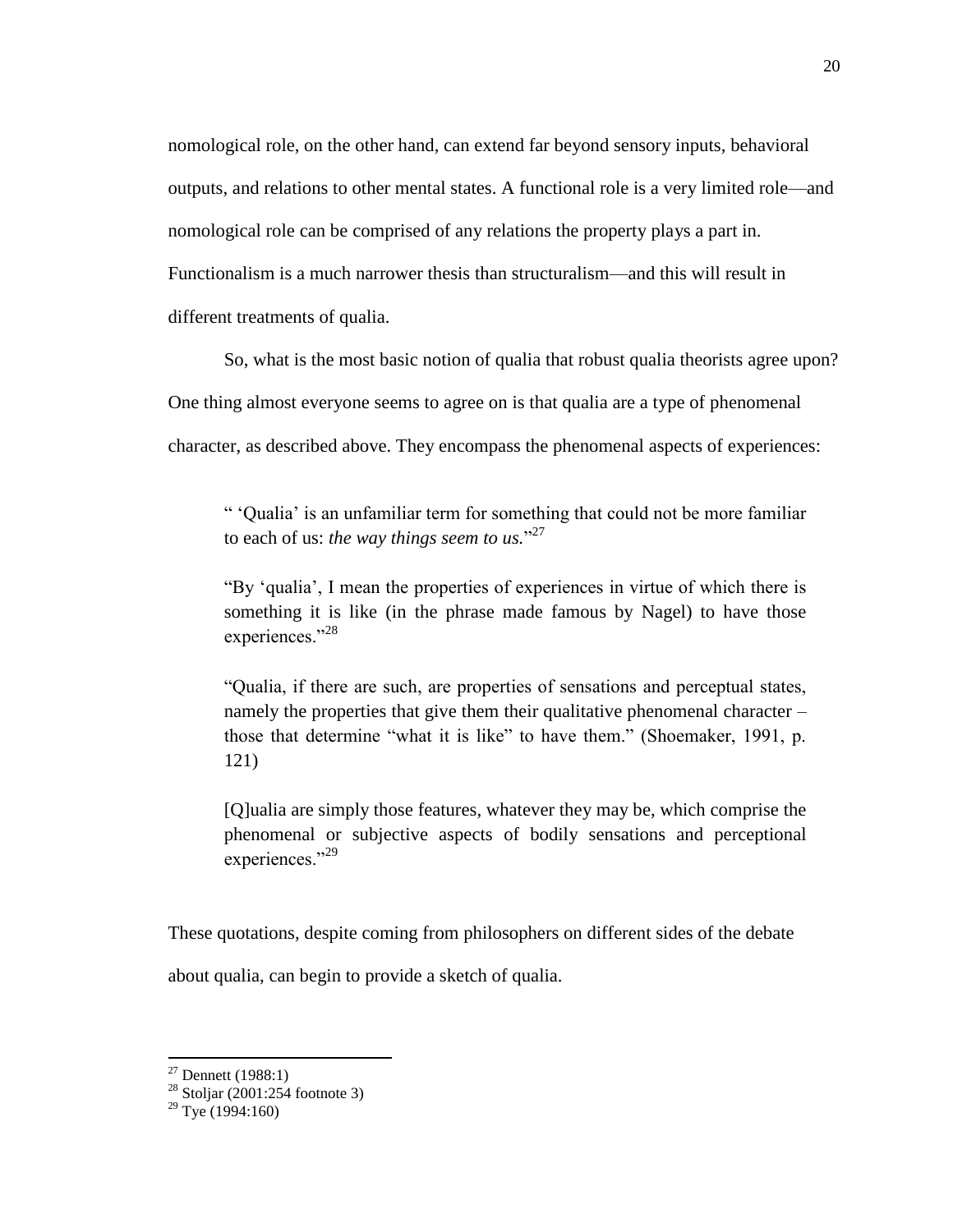The first inference we can draw about the nature of qualia from these quotations is that qualia are meant to be properties of experiences. They are not properties of external objects, but rather properties of something mental. Depending on who you ask, qualia may be properties of the *event* of having an experiential state, or of the repeatable experiential states themselves.<sup>30</sup> This may appear to be an innocuous question for the stucturalist—after all, structuralism applies to all properties, does it not? Not so fast. Remember, structuralism applies only to properties whose possession or loss makes for genuine change in the world. Do properties of events make for genuine change? Do they have a nomological role? I cannot think of a case where a property of an event plays a nomological role—it is the nomological roles of the properties of the objects involved in the event that dictate the event. As such, it appears the structuralist should take qualia to be properties of experiences as objects.

The second suggestion about qualia to be gleaned from these quotations is that qualia are *the way things seem to us*. As Kind helpfully points out, the notion of seeming has epistemic implications—that qualia are in some way *introspectable*. <sup>31</sup> It would be incoherent to say that qualia are the way things seem to us, and deny that we have access to qualia. This will be our first central feature of qualia.

What do we mean that qualia are introspectable? On the most basic level, when we introspect on an experience we are aware there is something that it is like to have that particular experience. However, past this, the literature is scattered on what exactly we can introspect and the contents of that introspection.

 $30$  Lewis (1995:140-141)

 $31$  Kind (1999:149)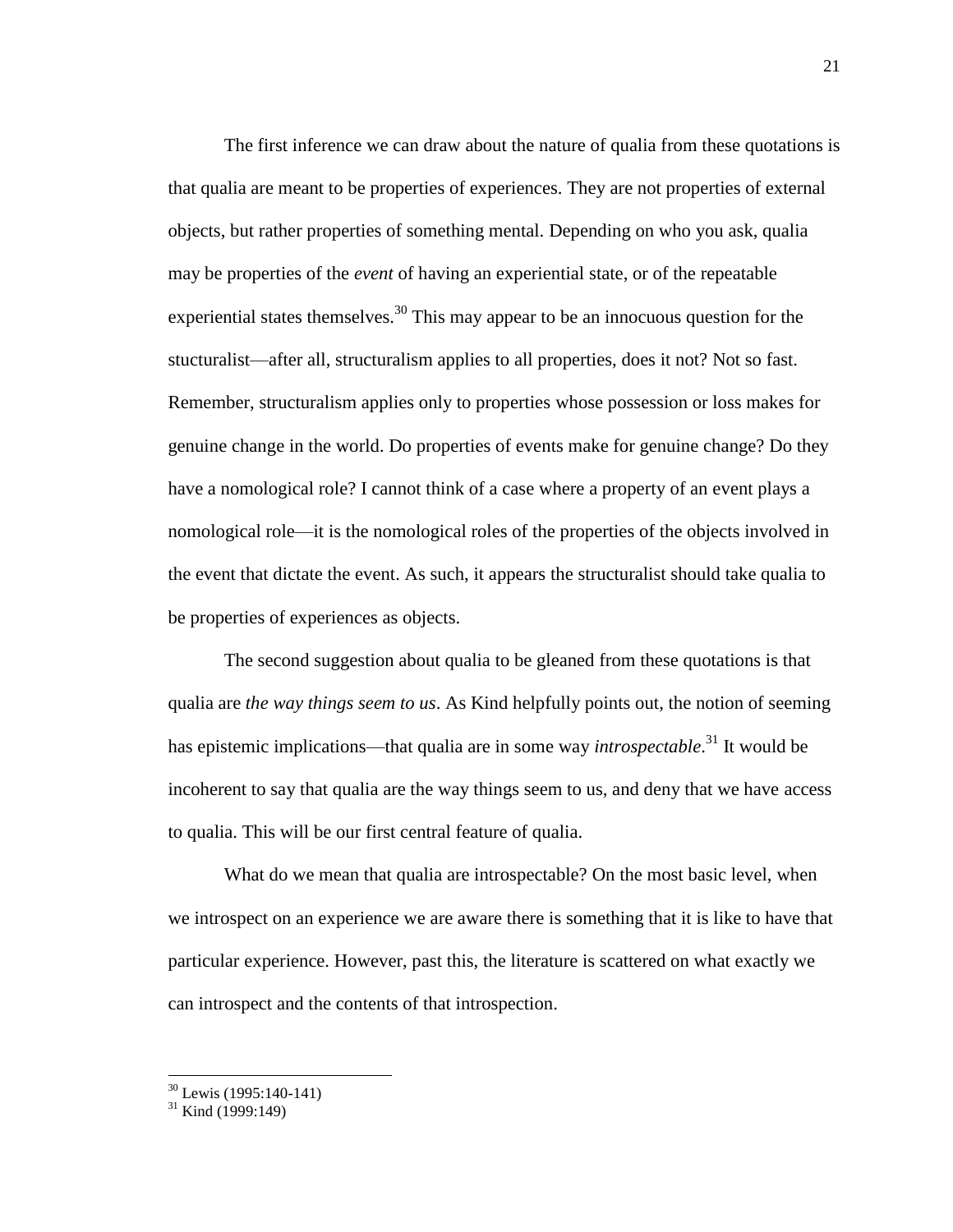For now, simply suppose a quale is just some property of an experience, and that property is introspectable. That is, when I focus my attention inwards on an experience, there is some property of that experience that I am aware of. This seems utterly uncontroversial—when we introspect, of course there are properties of our experience that we can be aware of.<sup>32</sup>

What would structuralism say about such a property? It depends on how we interpret the claim that qualia are introspectable. If it is a claim about how qualia are in the actual world, then structuralism would not appear to say much. It may just be a contingent fact that qualia are introspectable due to the laws being the way they are and other contingent facts about the actual world. There is no conflict with structuralism here.

However, if the claim is that qualia are *necessarily* introspectable, then *being introspectable* must be a part of a quale's nomological role. If qualia are necessarily introspectable, this is a claim about the criteria for counterparthood—a property cannot be a counterpart of a quale unless it is introspectable. This is a strong thesis—it claims being introspectable is included in the laws that govern qualia. Despite the strength of this thesis, it is still available to the qualia theorist under structuralism—there are no logical or theoretical contradictions here. Structuralism does not prevent introspection as part of a property's nomological role.

There is a stronger interpretation of what it is for a quale to be introspectable namely, that through introspection, we are able to *know what* a quale is in its entirety. That is, through introspection, we can gain a full understanding of a quale—know everything there is to know about it. Lewis calls this the *identification thesis*. He phrases

 $32$  As mentioned earlier, the central debate in this arena is whether these properties are purely representational or something more.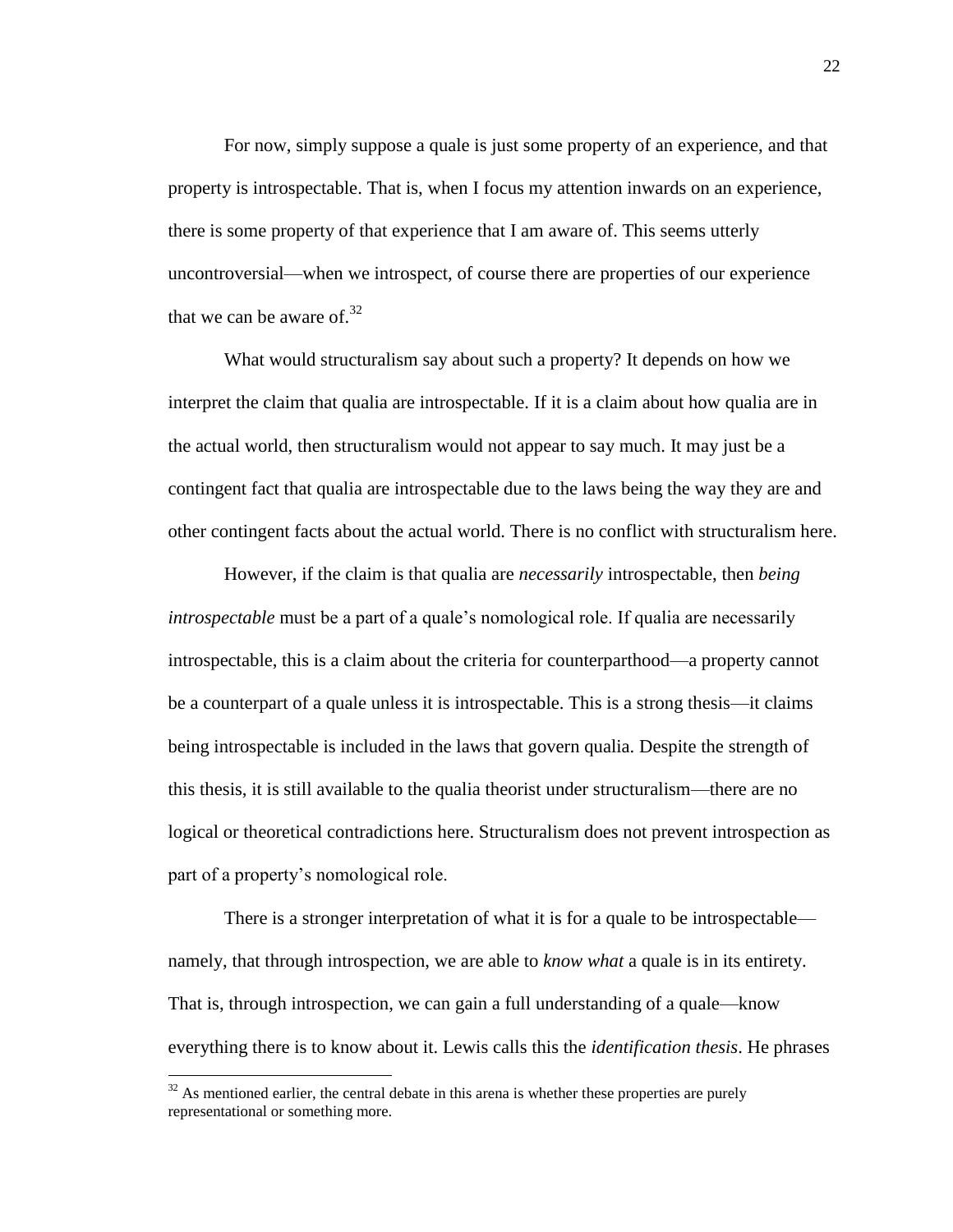it as follows: "when I have an experience with quale *Q*, the knowledge I thereby gain reveals the essence of *Q*: a property of *Q* such that, necessarily, *Q* has it has nothing else does."<sup>33</sup> Although this is not necessarily a commonly-held or essential view to the robust qualia theorists, I will entertain this view in the interest of exploring the maximally expansionist view of qualia that structuralism can accommodate.

The identification thesis under structuralism would stipulate that we have full access to a quale's nomological role through introspection. So, to be able to introspect the pain quale would be to know precisely what the nomological role of the pain quale is what brings it about, and what it brings about. Structuralism does not seem to have any problem with this—there is no aspect of structuralist metaphysics that would stipulate that the full nomological roles of properties are inaccessible through introspection. However, the claim that we have full access to the nomological role of a quale through seems extremely tendentious at best.

Can the robust quidditist accept the identification thesis? Recall that robust quidditism posits that properties are individuated by their quiddities. If the identification thesis is true, it would state that we can know the essence or quiddity of qualia. Proponents of quidditism typically argue that a property's quiddity is beyond our epistemic reach—but this appears to be a consequence of rejecting the identification thesis, rather than an inherent conflict with quidditism.<sup>34</sup> It is unclear what having epistemic access to a quiddity would entail. However, it seems this is a more plausible claim than the structuralist must make—it seems more plausible to say we have introspective access to the essence of a quale than to its entire nomological profile.

<sup>&</sup>lt;sup>33</sup> Lewis (1995:142)

 $34$  Lewis (2009:217)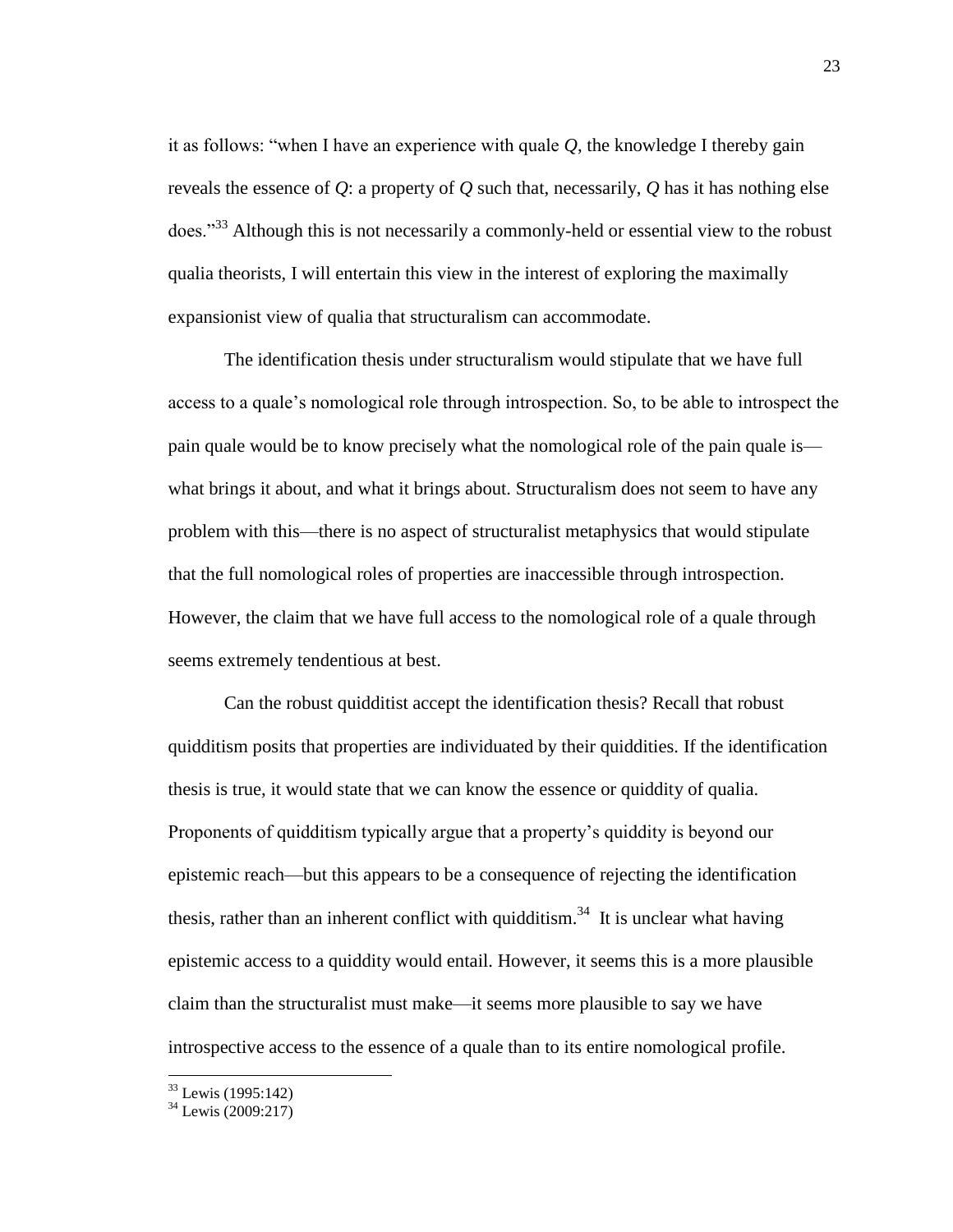Continuing to build upwards, references to robust qualia also typically hold that qualia are *intrinsic:*

"[I]t will settle the matter that is really at stake: whether there are intrinsic mental features of our experience."<sup>35</sup>

"[W]hen you attend to a pain in your leg or to your experience of the redness of an apple, you are aware of an intrinsic quality of your experience."<sup>36</sup>

"Qualia realism...is the view that there are intrinsic mental features of our experience."37

What do robust qualia theorists mean when they say that qualia are intrinsic? Proponents of qualia are decidedly vague on the matter. Harman defines an intrinsic quality as "a quality something has in itself, apart from its relations to other things."<sup>38</sup> Typically, robust qualia theorists simply refer to qualia as intrinsic properties of experiences, and offer no further elaboration. However, the way in which the intrinsicality of qualia is used in arguments against functionalism is informative of it is intended to be interpreted:

"Properties that 'seem intrinsic' at first often turn out on more careful analysis to be relational."<sup>39</sup>

"[T]he causal analysis of a mental state implies nothing about the intrinsic nature of that state."<sup>40</sup>

"[Qualia] present themselves as intrinsic and non-relational properties of visual experience."<sup>41</sup>

<sup>&</sup>lt;sup>35</sup> Block (1990:74)

<sup>36</sup> Harman (1990:33)

<sup>37</sup> Block (1990:53)

<sup>38</sup> Harman (1990:33)

<sup>39</sup> Dennett (1988:397)

<sup>40</sup> Nagel (1970:397)

 $41$  Loar (2002:1)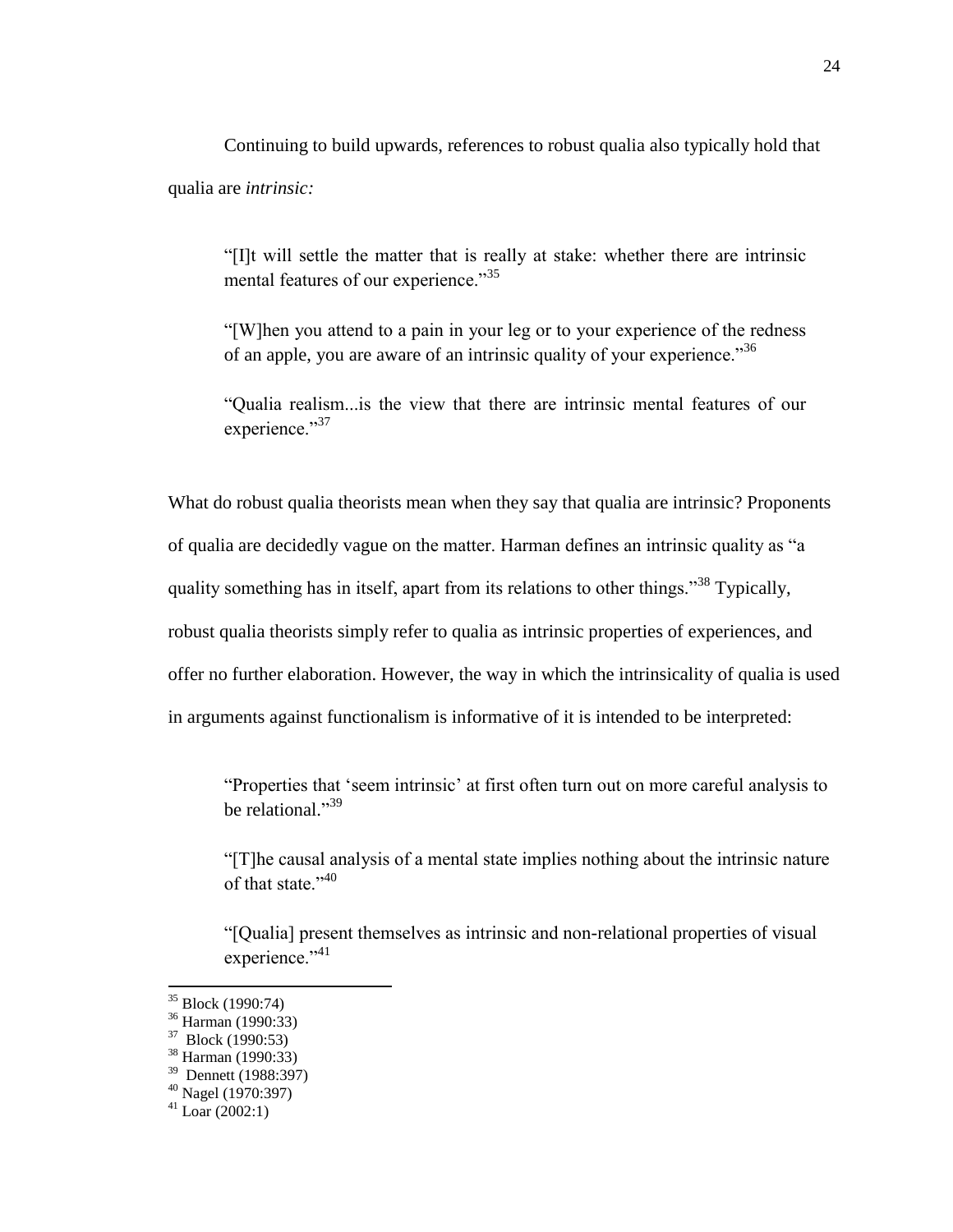In the qualia debate, intrinsic seems to be taken as non-relational. Objections to

functionalism from robust qualia theorists often proceed along the lines of:

- P1) Qualia are intrinsic properties of mental states
- P2) Under functionalism, mental states are exhausted by their relations to inputs, outputs, and other mental states
- P3) Relational properties are non-intrinsic
- IC) Functionalist mental states do not have intrinsic properties
- C) Functionalist mental states cannot accommodate qualia

On first gloss, this seems reasonable. Paradigmatic intrinsic properties include mass and charge—properties that an object would have regardless of external stimuli. Paradigmatic extrinsic properties include being taller than Bob, or living in the United States properties that require some relation to another object in order to be made sense of.

However, I believe a slightly more precise definition of intrinsic is required for determining intrinsic qualia's compatibility with structuralism. For example, take the property of *having longer fingers than toes*. This seems like an intrinsic property—it is not contingent upon anything external. Yet, it also addresses a relation. It is clearly of a different class than *living in California*, which seems a paradigmatic extrinsic property. What makes having longer fingers than toes intrinsic, if not being non-relational? Lewis is informative here, suggesting that "if something has an intrinsic property, then so does any perfect duplicate of that thing; whereas duplicates situated in different surroundings will differ in their extrinsic properties."<sup>42</sup> Having longer fingers than toes is intrinsic because a duplicate of the possessor of that property, placed in different circumstances, could still have longer fingers than toes. Living in California is extrinsic because a

 $42$  (Lewis 1983b:197)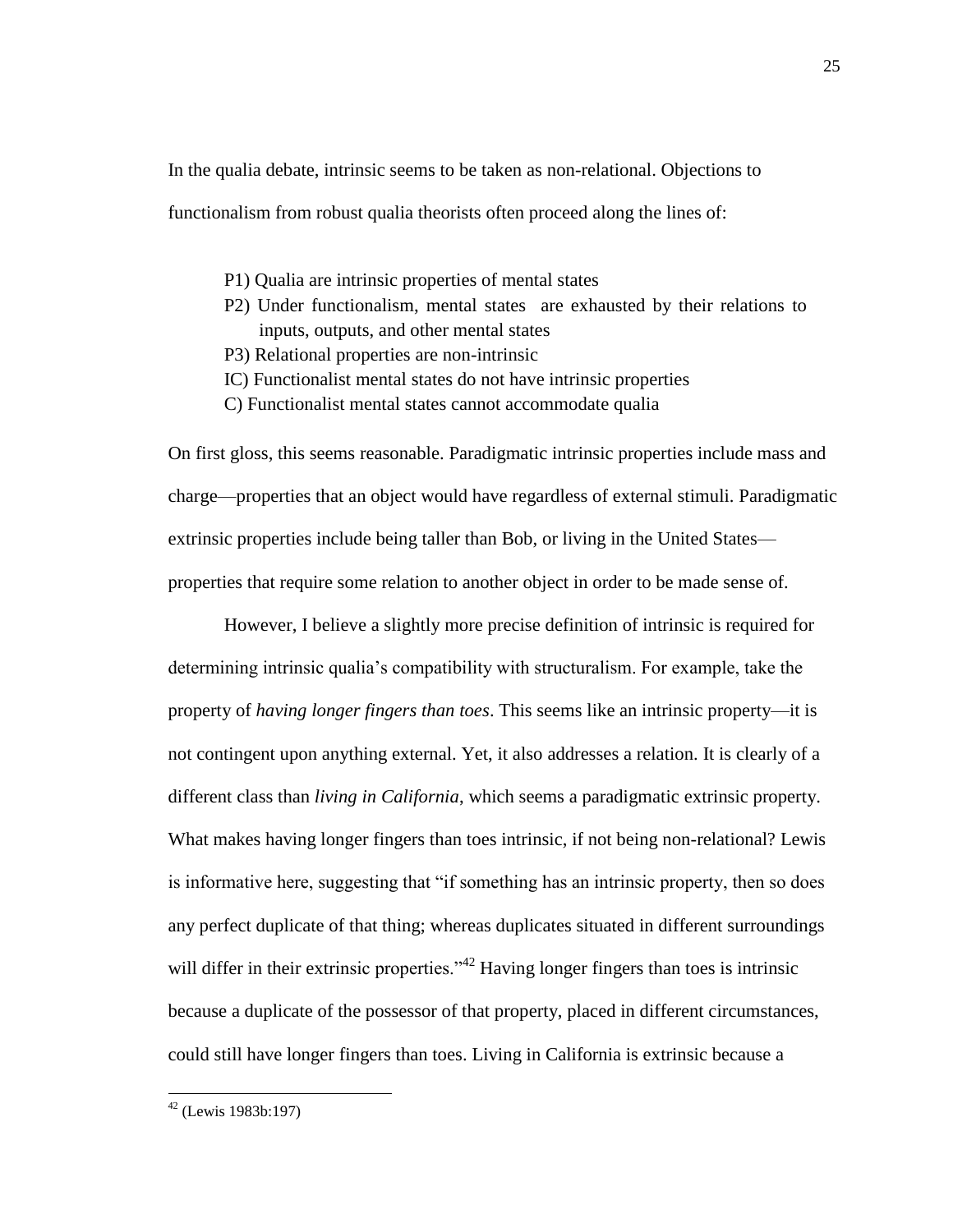duplicate of the possessor of that property, placed in suitably different circumstances, would not live in California.

Lewis' definition of intrinsic deserves further explication. Roughly, he argues that a property is intrinsic if can exist independently of loneliness or accompaniment. Loneliness refers to an object existing by itself in a universe.<sup> $43$ </sup> Accompaniment refers to an object existing with other objects. So, an intrinsic property must be a property that can be had by an object in a lonely universe, had by an object in an accompanied universe, or not had by an object in a lonely or accompanied universe.<sup>44</sup>

Before we address qualia, the question must be answered: is it possible for *any* property to be intrinsic under structuralism? It is easy to see why one might think that all structuralist properties are extrinsic—if they are individuated by their nomological roles rather than any underlying nature or essence, are they not inherently dependent upon relations and thus accompaniment? Not so fast. To reframe the issue: what it is to have mass for a structuralist is to have a property that plays the mass role. Is it coherent for something to play the mass role, even if that role is impotent in a lonely world? It does not seem incoherent to say that a lone object possesses a property that plays the mass role, despite the fact that the mass role may not be called into play. If we take a simplified mass role—objects with mass attract other massy objects—it seems that this role could still exist even in a world with only one massy object. A parallel may be drawn from dispositions—take fragility, the disposition to break when struck. A lonely object could still be fragile, despite there being nothing to break it in the universe.

<sup>43</sup> Langton & Lewis (1998:334-335)

<sup>&</sup>lt;sup>44</sup> Lewis also prohibits properties that are disjunctive or negations of disjunctive properties to deal with cases like the property of being "grue"—either green or blue. This property is independent of accompaniment or loneliness, but is clearly not intrinsic.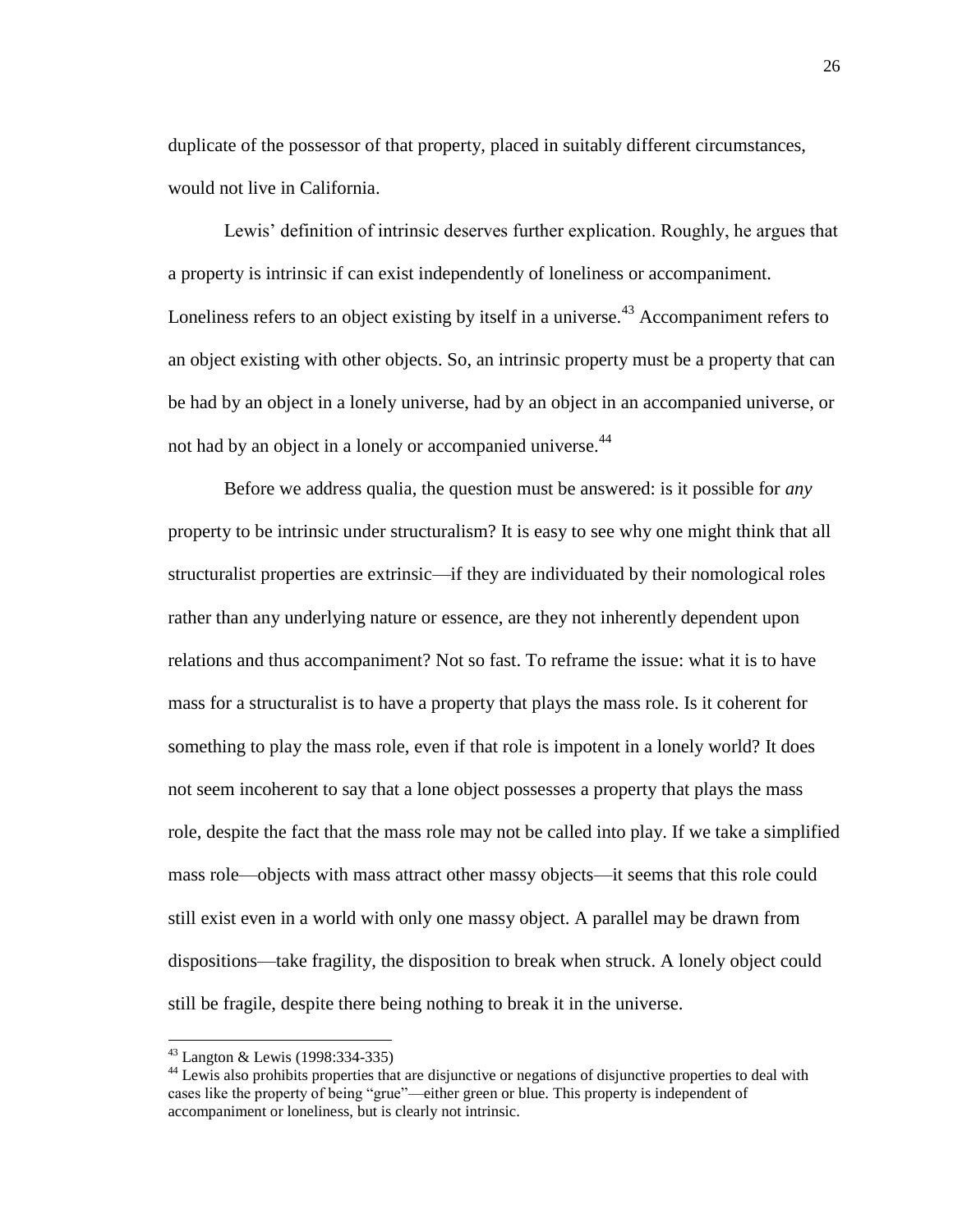It is worth asking if a property *playing a role* requires some law of nature, and thus cannot exist in a lonely universe. Here, I think, we should be careful not to confuse laws of nature with objects. Laws stipulate the relations between objects—they are not objects themselves. When we specify a lonely universe, we simply mean there is only one *object* in that universe, not that it is a lawless universe. Therefore, the presence of laws is unproblematic in a lonely universe. Therefore, nomological roles can be intrinsic properties. <sup>45</sup>

Having established that intrinsic properties are possible under structuralism, let us now turn to the question of whether qualia can be taken as intrinsic under structuralism. Qualia would be intrinsic if they are independent of accompaniment or loneliness. If a particular experience, say, the experience of seeing red, possesses the quale *R* when the experience exists alone and when the experience is accompanied, then *R* is an intrinsic property of the experience of seeing red. If all experiences possess their qualia whether accompanied or alone, then qualia as a class of property are intrinsic.

So, could the structuralist allow that qualia are independent of accompaniment or loneliness? I see no reason why this wouldn't be the case. The structuralist says a world cannot differ in what it represents *de re* concerning some property while maintaining the same structural profile. There does not seem to be any inherent conflict between that statement and the statement that having qualia can be independent of loneliness or accompaniment. So long as playing a role can be intrinsic, then so too can the properties that play those roles. The structuralist thesis provides no reason to reject the intrinsicality of qualia.

 $45$  See Molnar (1999 and 2003) for further explanation of powers as intrinsic properties of their bearers.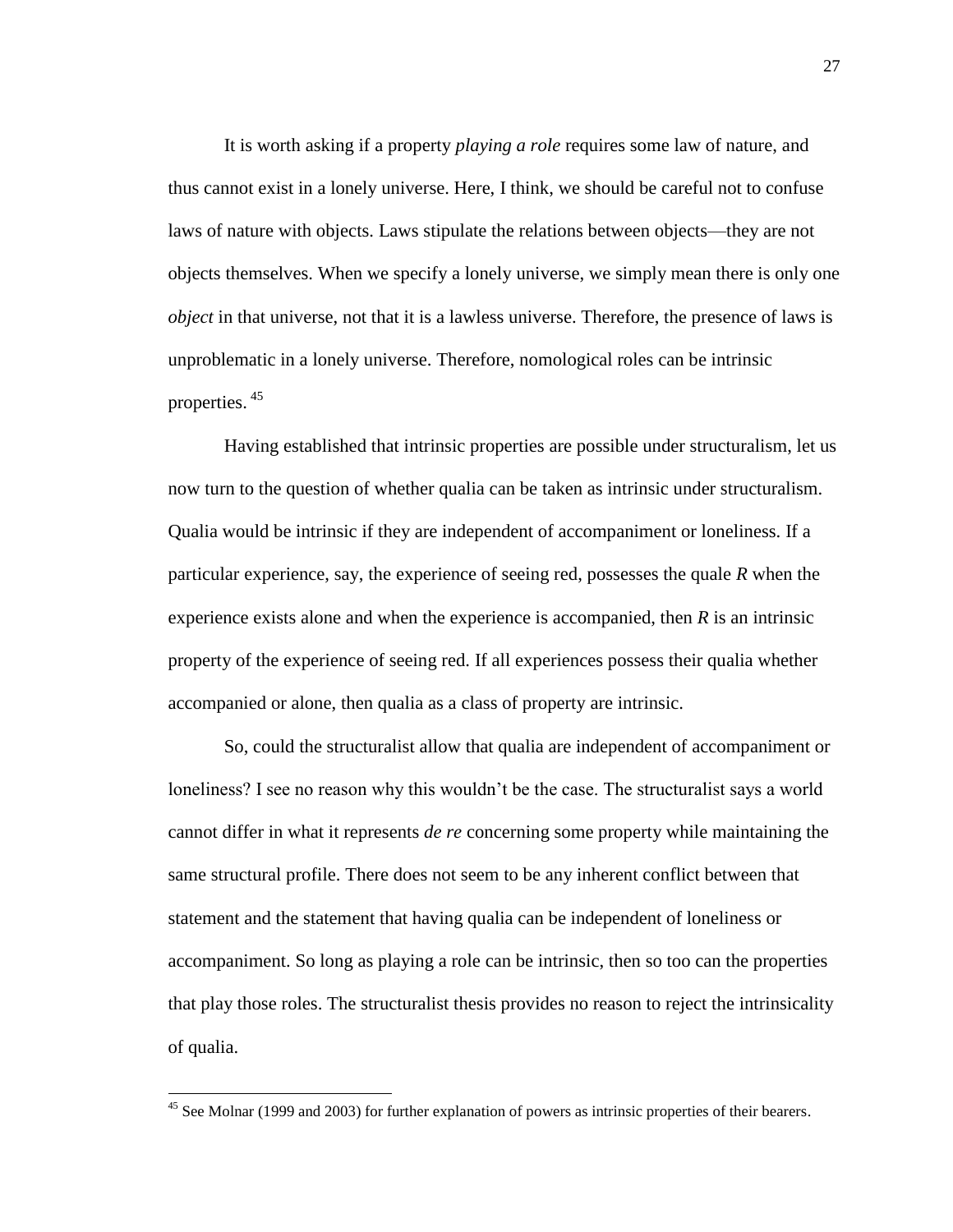#### *Additional Aspects of Qualia*

<span id="page-32-0"></span>Beyond being intrinsic, introspectable properties of experiences, the aspects of qualia are not quite so agreed upon. Various theorists have advanced theses such as *ineffability*, *subjectivity*, and *privacy*. These theses are typically argued for via thought experiments. I chose to examine introspectability and intrinsicality independent of any thought experiments due to their widely held status as essential components of qualia. However, the less-agreed-upon aspects of qualia are best illustrated and argued for via thought experiments. In this next section, I will examine prominent thought experiments used by various qualia theorists, their implications for qualia, and determine if the thought experiments are coherent under a structuralist theory of properties. Once I have determined which thought experiments the structuralist can accept as plausible, we will be left with the aspects of qualia that a structuralist can accommodate. There is a fair amount of overlap in the aspects of qualia that these thought experiments are meant to demonstrate, but I think it is valuable to examine all of them as they are often employed in different contexts.

#### Nagel's Bat

One of the seminal thought experiments in qualia is Nagel's bat. Nagel asks us to consider a bat—a highly evolved mammal that interacts very differently with the world than we do as humans. This bat has conscious experience. But can we imagine what it is like to be the bat? Nagel argues no—what it is like to be a bat is so foreign from what it is like to be a human (due to bats' use of novel sensory apparatuses such as echolocation)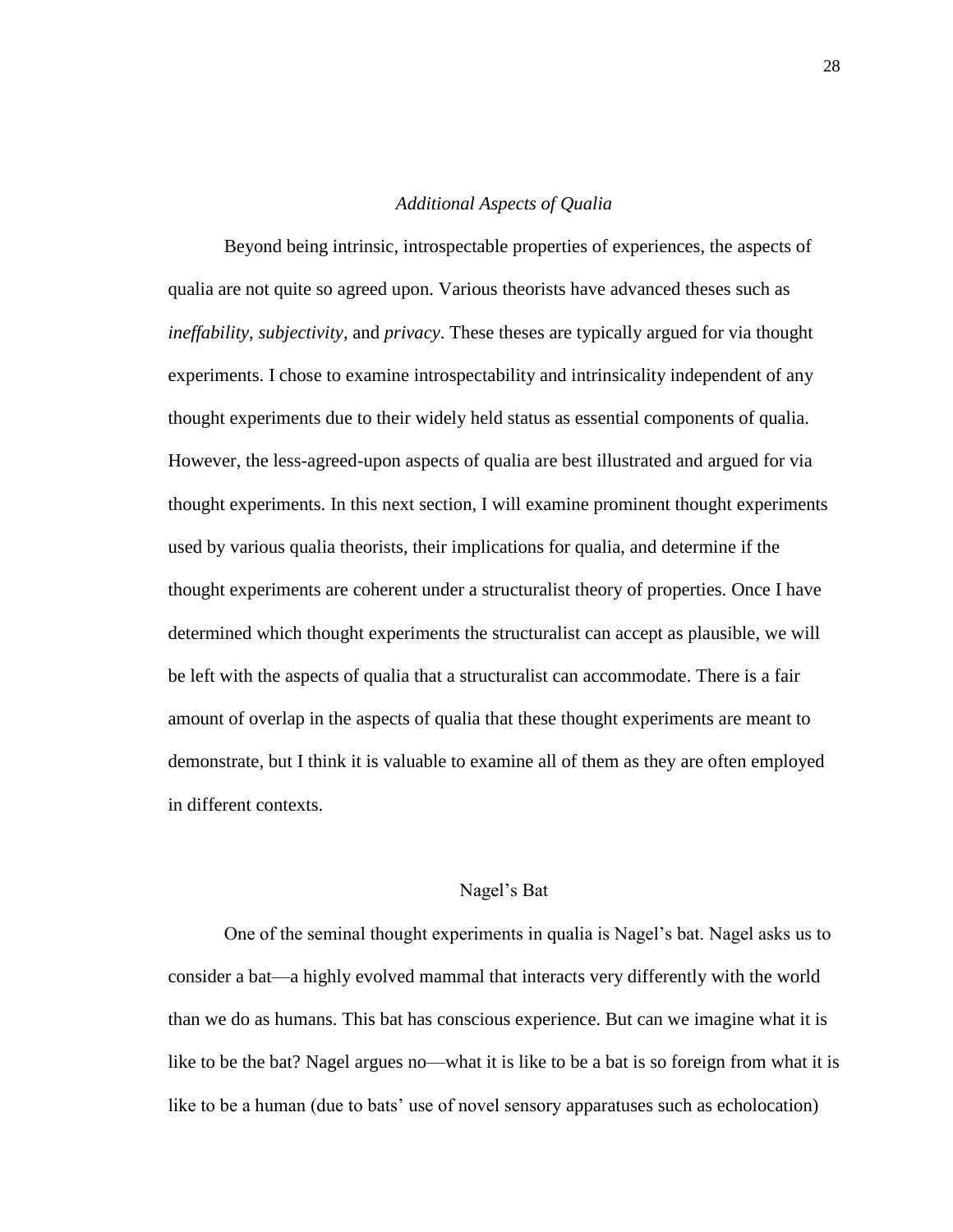that, even if we had all of the physical or functional information about a bat, we could not imagine what it is like to be a bat. Even though we could imagine ourselves flying and hanging upside down and eating insects, we can only imagine what it would be like from the human perspective. We would miss the "subjective character of experience" that a bat  $has.<sup>46</sup>$ 

What aspects of qualia are revealed through the bat thought experiment? One aspect of qualia that seems to fall out is that qualia—at least across minds with very different experiences—are indescribable, or *ineffable*. There is no way for us to describe what it might be like to be a bat that captures the bat's qualia. Human language cannot access the facts of the bat's subjective experience, and therefore it seems qualia (at least those utterly foreign to us) are indescribable. Another aspect of qualia that follows from the bat experiment is that qualia are *subjective*—what it is to have a particular experience (such as hanging upside-down from a tree) as a human is very different from what it would be like as a bat.

It may seem to follow from ineffability and subjectivity that qualia are *private* that is, it is impossible to access what it is like to be someone else. The argument would proceed as follows: if qualia can differ across bats and humans, presumably they can differ across more similar organisms, perhaps even between humans. And, if we are unable to describe the qualia of an experience, then it appears that it would be impossible to access the qualia of others. Nagel claims he is not advancing this thesis, however—he believes that given sufficient similarity to a subject, it is possible to take up her point of

<sup>46</sup> Nagel (1974:438)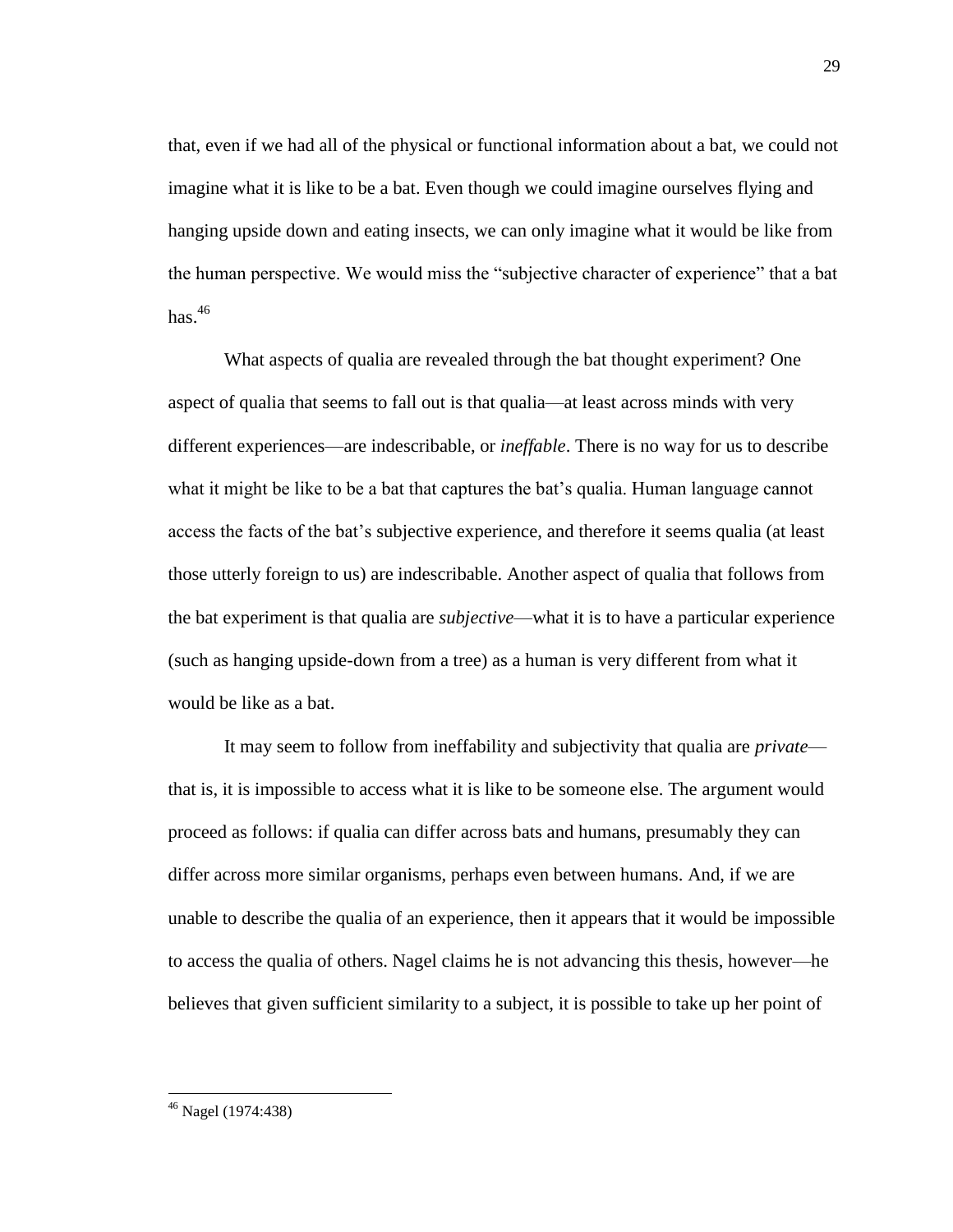view and at least roughly access what it is like to be her in a particular circumstance. $47$ Here, Nagel assumes that 1) human minds and perceptions are similar and 2) that organisms with similar minds and perceptions have similar phenomenal characters to their experiences. Rather than arguing that we are unable to access the phenomenal characters of specific experiences, Nagel is advancing the argument that we are unable to access a certain type of experience—that is, the subjective character of experience of minds that are very different from our own. I will call this *weak privacy*.

Applying structuralism to Nagel's bat, is the thought experiment still feasible? Is there still an unknowable "what it is like" to qualia if they are individuated by their nomological roles? It seems to me the structuralist can accept that it is impossible to understand what it is like to be a bat. Even if there is some nomological profile that is necessary and sufficient for being a bat quale, it may be the case that as humans, we have some mental or epistemological limitation that prevents us from grasping the complete implications of such a nomological profile—or even knowing the complete nomological profile in the first place.

What could these limitations be? One possibility is property dualism—the thesis that there are physical properties and mental properties, and these are distinct types. Under property dualism, qualia are non-physical properties. If qualia are non-physical properties, then at least a piece of their nomological roles may be non-physical. It seems that science can only tell us about the physical world. If this is the case, then it may be impossible to know the full nomological role of a bat quale, and thus impossible to know what it is like to be a bat.

 $47$  Nagel (1974:441)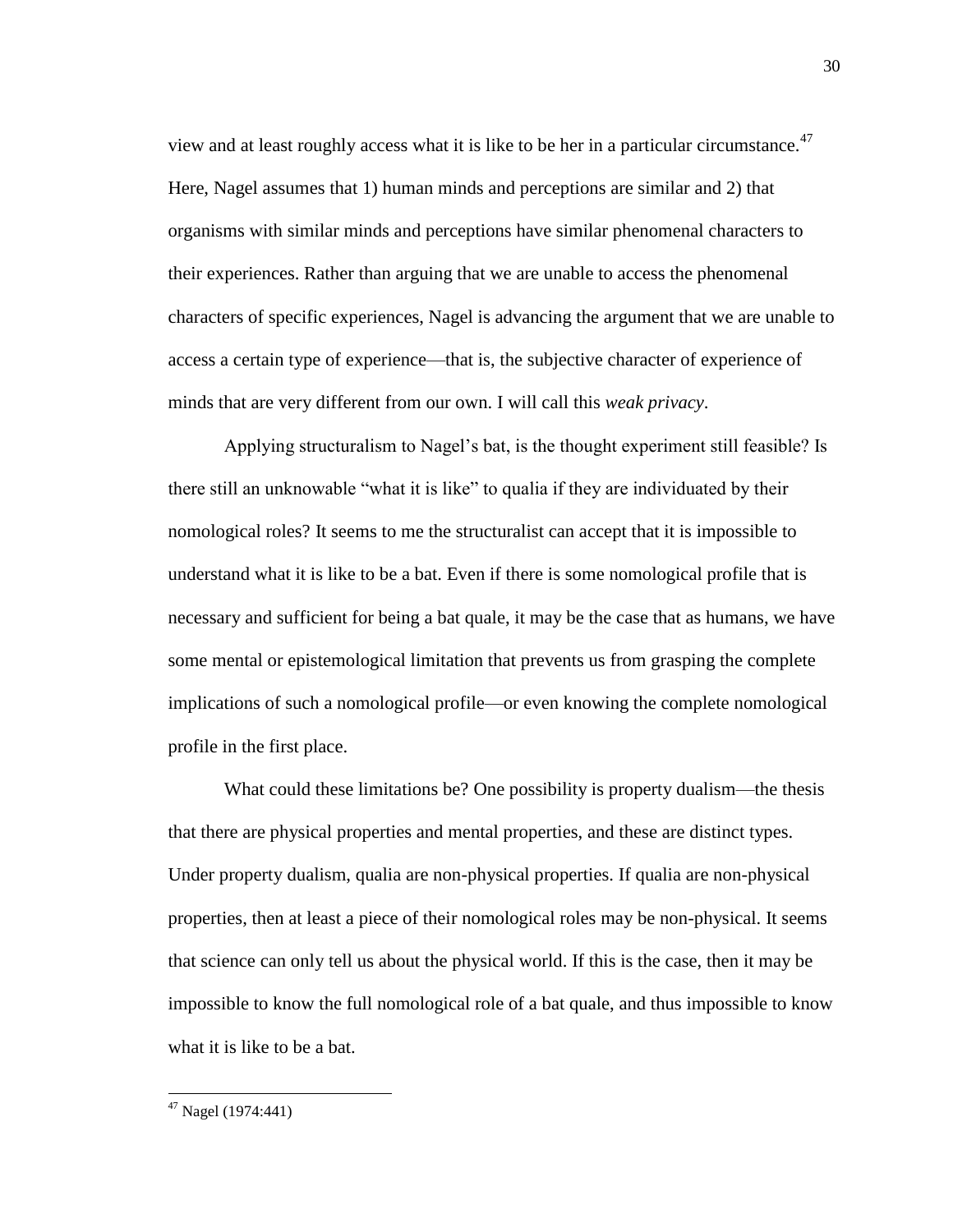Another possibility is that humans simply lack the cognitive power to comprehend the nomological role of a bat quale. Consider the difference between being able to read a sentence and knowing what that sentence means. It may be the case that we can discover the nomological role of a bat quale, but not be able to grasp the implications because we lack the necessary bat-mind language.

#### Inverted Spectrum

One of the most common thought experiments used by proponents of qualia is the inverted spectrum. Imagine that there are two people, actual Bob and clone Bob. They are physically identical. For whatever reason, clone Bob's color experiences are the inverse of normal—where actual Bob sees a blue sky, Bob sees a red one. So, what it is like for clone Bob to see the sky is different from what it is like for actual Bob to see the sky—as actual Bob is having an experience with blue qualia, while clone Bob is having an experience with red qualia. However, clone Bob is not aware that his experience is inverted relative to Bob—he refers to the sky as blue, grass as green, stop signs as red, and so on. Furthermore, his mental states and behavior are identical to those of actual Bob, who sees colors normally. The typical formulations of the thought experiment take actual Bob and clone Bob to be functionally identical, despite the phenomenal characters of their experiences being quite different.<sup>48</sup>

Because actual Bob and clone Bob are functionally and physically identical yet differ with regards to the phenomenal character of their experiences, the possibility of inverted spectra implies that qualia are *irreducible* to physical or functional states.

<sup>&</sup>lt;sup>48</sup> Where 'functionally identical' refers to having identical relations between physical inputs, mental states, and behavioral outputs.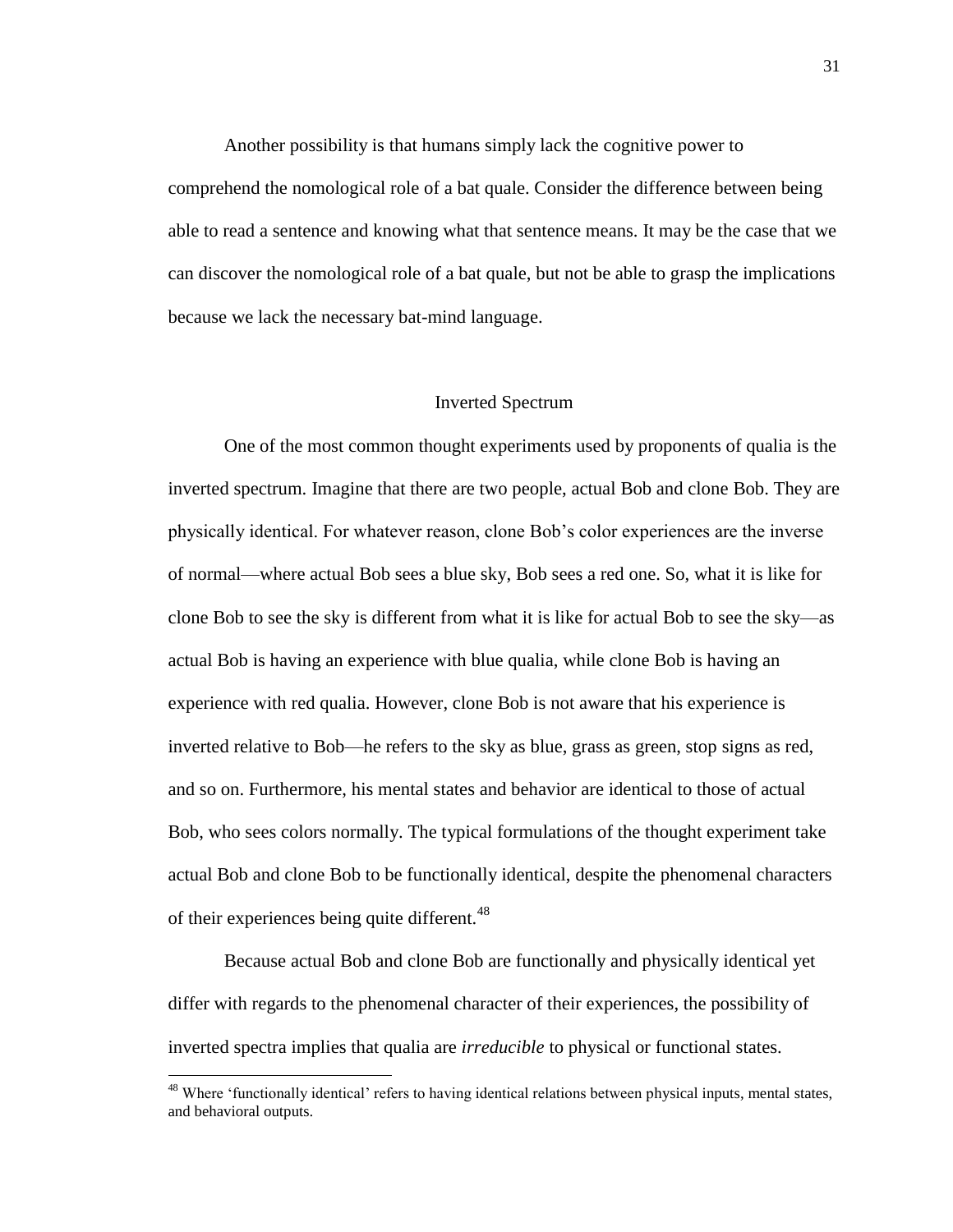Furthermore, there seems to be no way for them to communicate that their experiences differ phenomenally, nor even expect that they do differ. Following from the plausibility of this thought experiment is the apparent *subjectivity* of qualia—what a particular experience (such as seeing the sky) is like from one person's perspective may differ from what it is like from another's, despite similarities between the persons. It may be rightly asked if we can really say that Bob and clone Bob are having the same experience—after all, it differs phenomenally. However, they are both having the experience of *seeing the sky*. The phenomenal features of this experience may differ, but it is nonetheless an experience of the same thing. Not only this, but qualia also appear to be *private* and *ineffable*—that is, interpersonal comparisons of qualia are impossible, and it is impossible to describe qualia via language.

If we assume structuralism to be true, can the inverted spectrum scenario be metaphysically possible? It does not stipulate that the properties are structurally identical, merely functionally identical. So, it may be the case that there are other parts of the nomological role that go beyond the functional relations characterized by the thought experiment—and that part of the nomological role may differ in some way. If this is the case, then there is no problem—the qualia differ with regards to their nomological roles, and are therefore different properties under structuralism. This seems a plausible case to me—there may be fine-grained nomological features of qualia that escape our current conception that necessarily differ with a difference in phenomenal character. However, structuralism cannot accept a scenario where the full nomological role of each quale is identical yet they differ phenomenally—this would be a case of quiddistic difference. That brings us to our next thought experiment.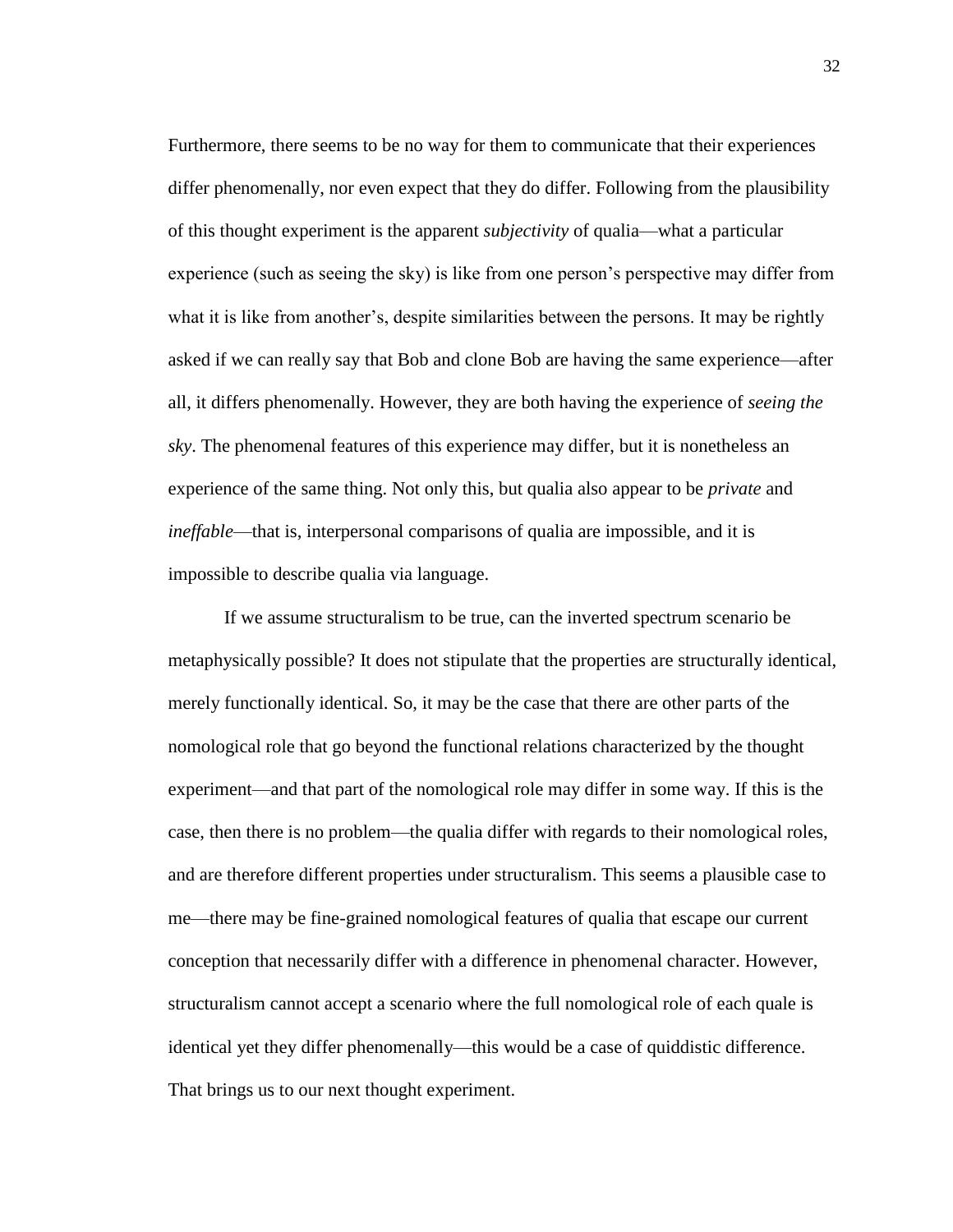#### Zombies and Absent Qualia

Absent qualia thought experiments take one of two forms: zombies or duplicate systems.

The zombie formulation asks us to imagine a world that is isomorphic to our own, but where the inhabitants are "zombies"—that is, their experiences lack qualia. These zombies still have mental states identical to ours, but these mental states lack any phenomenal character. The argument goes that if this is conceivable, then it is possible and if it is possible, then it must show that qualia are non-physical/non-functional. This is the conclusion that qualia are *irreducible* to physical or functional states.

Assuming structuralism to be true, it cannot accommodate zombies much in the same way it cannot accommodate inverted qualia. We are given two structurally isomorphic worlds, and therefore these worlds cannot differ in what they represent *de re* concerning any properties. If qualia in one world were absent (that is, they possessed the same nomological profile but lacked phenomenal character) then there would be a phenomenal difference between properties, so the worlds would differ in what they represented *de re* with respect to qualia, while not differing structurally. This cannot be the case under structuralism as a theory of *de re* modal representation.

The other formulation of the absent qualia argument was proposed by Ned Block.<sup>49</sup> He asks us to imagine a system of one billion people using radios to each simulate the action of a neuron, replicating the functional organization of a brain. Would such a system have consciousness, and thus qualia? Block argues that it seems absurd to

<sup>49</sup> Block (1978:279)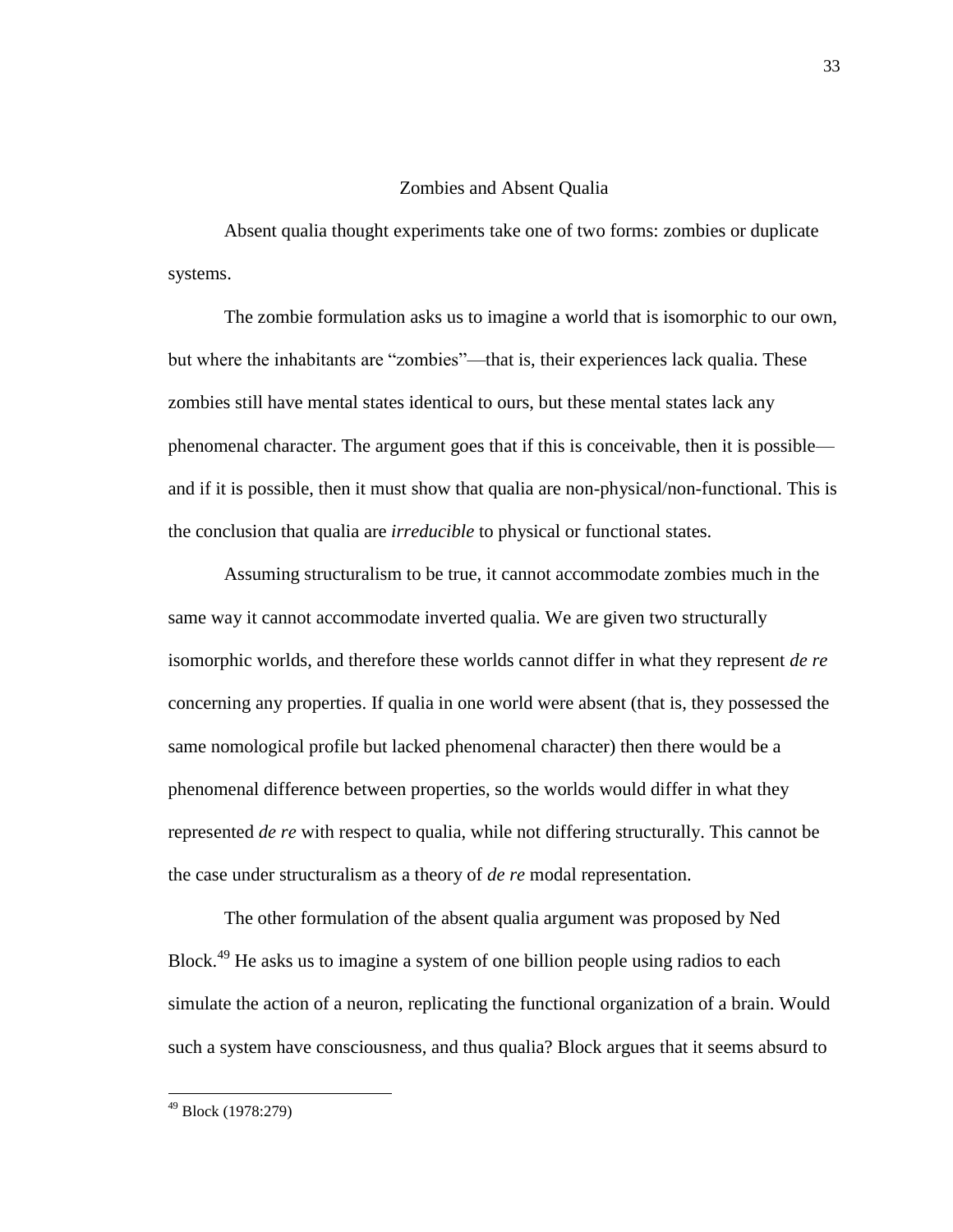think so. If it is the case that a functional duplicate of the brain is not conscious, then it follows once again that qualia are irreducible to functional states.

Whether or not the structuralist will deny the possibility of such a system having qualia will be a function of the complete structural profile of a quale. If it is the case that qualia require particular physical systems to be instantiated, then the structuralist will deny that such a system could have qualia. For example, imagine it is part of the nomological role of qualia that they are instantiated only by *neurons* firing in a particular way. The radio brain does not have neurons, and therefore would not be able to instantiate qualia.

On the other hand, if qualia merely require some brain-like system to be instantiated, then it seems the structuralist could allow for Block's radio brain to have qualia. Instead of being instantiated by neurons firing, perhaps qualia can be instantiated by any neuron-like things interacting in a certain way. If this is the case, and the radio brain is sufficiently neuron-like (or whatever qualia require to be instantiated), then it is plausible under structuralism that the radio brain has qualia. The determination of whether or not a particular system has qualia depends on just how narrow the nomological profiles of qualia are.

Or, it could also be the case that qualia require something non-physical and nonbrain-like to be instantiated—in which case the radio brain would likely lack qualia. Of course, whether qualia require a particular physical system for instantiation, a functionally similar system, or something else entirely is the very debate that this thought experiment is meant to solve. Structuralism provides no further insight.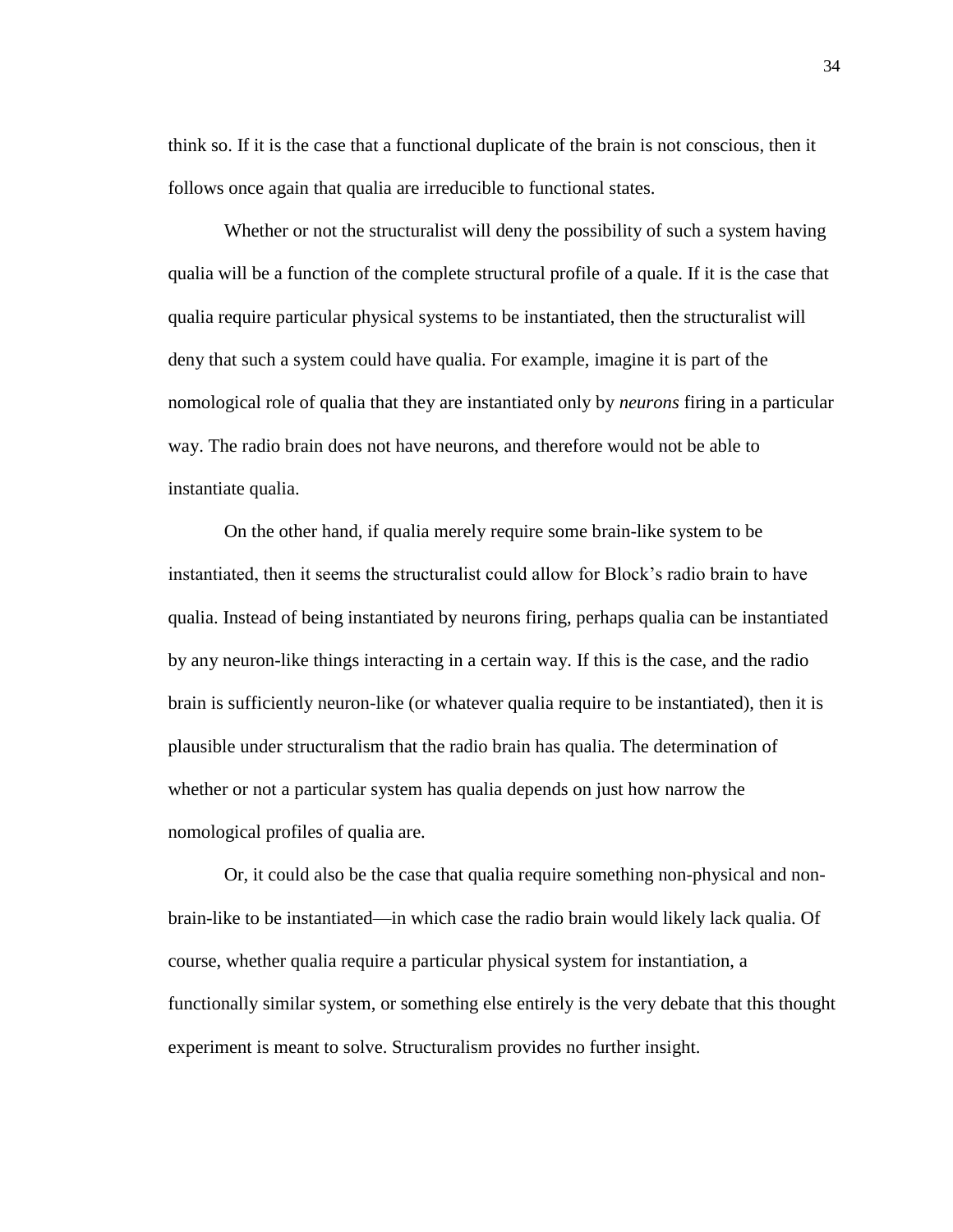Mary

A seemingly similar case to that of Nagel's bat is that of Frank Jackson's Mary.<sup>50</sup> Mary is a brilliant color scientist who is—for whatever reason—investigating color vision from within an entirely monochrome room. Assume she is able to acquire *all* physical information about color vision from within the room. Sometime after learning all of this information, she is released from the room into the world of color. Does she learn something? The intuitive response is yes, she learns *what it is like* to see color, and from this gains a more thorough understanding of color vision. Therefore there is something non-physical about qualia. Qualia are *irreducible* to physical facts.

The structuralist does not appear to have any qualms with Mary learning something in this scenario. She may possess all of the physical information about color vision, but that does not mean she possesses all of the *structural* information about color vision. Such a move by the structuralist of course requires that there is information relating to color vision that is not physical—a somewhat controversial claim, but one that comports with Jackson's argument.

Perhaps a more interesting and illuminating exploration of the Mary case's implications on qualia under structuralism is to revise it so that Mary has all of the structural information about color vision, rather than all of the physical information.<sup>51</sup> She would then necessarily have total knowledge of the nomological role of every property at play in the process of color vision, including any qualia. If Mary has complete knowledge of the nomological roles of qualia associated with color vision, then she must

<sup>50</sup> Jackson (1982:130)

<sup>&</sup>lt;sup>51</sup> It is likely the case that the thought experiment would need to be altered in some way for this to be the case. It seems impossible to convey all nomological information via any method that is currently conceivable.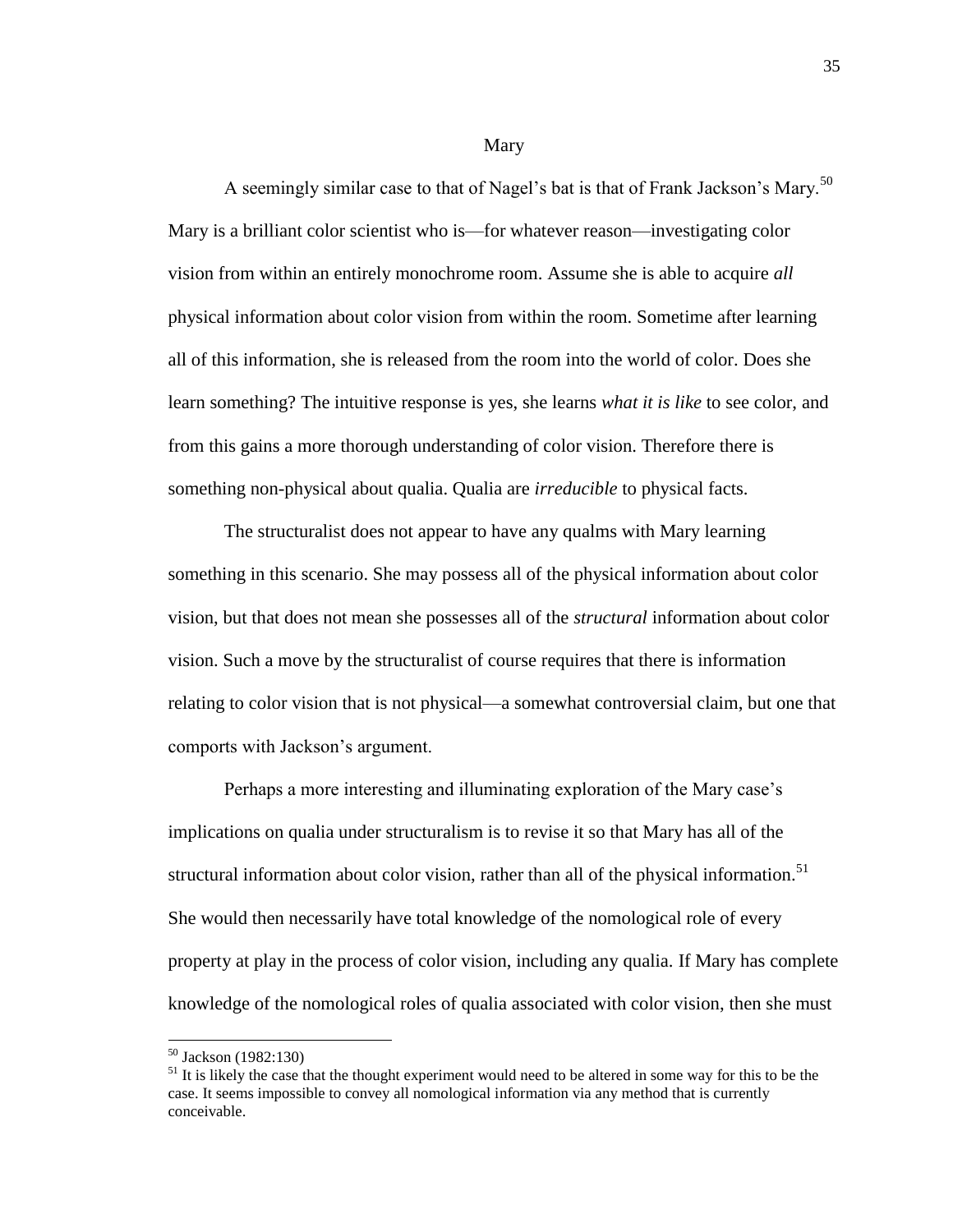know what it feels like to see red. Therefore, she could not learn anything new upon leaving the room.

#### *What Aspects of Qualia Survive?*

<span id="page-40-0"></span>It turns out structuralism is fairly compatible with qualia theorists' thought experiments, given some qualifications. Nagel's bat survives so long as humans have some epistemic or cognitive limitation that prevents us from accessing or comprehending the full nomological role of a bat quale. Spectrum inversion can be accommodated if the nomological roles of qualia extend beyond their physical and/or functional roles, and the full nomological roles of inverted qualia differ. Jackson's radio brain could lack qualia if qualia's nomological profile requires something non-functional for instantiation. Mary could learn something new upon seeing color for the first time, given that she did not have access to all of the structural information about color vision. The only thought experiment that seems utterly implausible under structuralism is the possibility of a zombie world.

From these surviving thought experiments, it is plausible for a structuralist to claim that qualia are subjective, ineffable, private, and irreducible to functional or physical facts.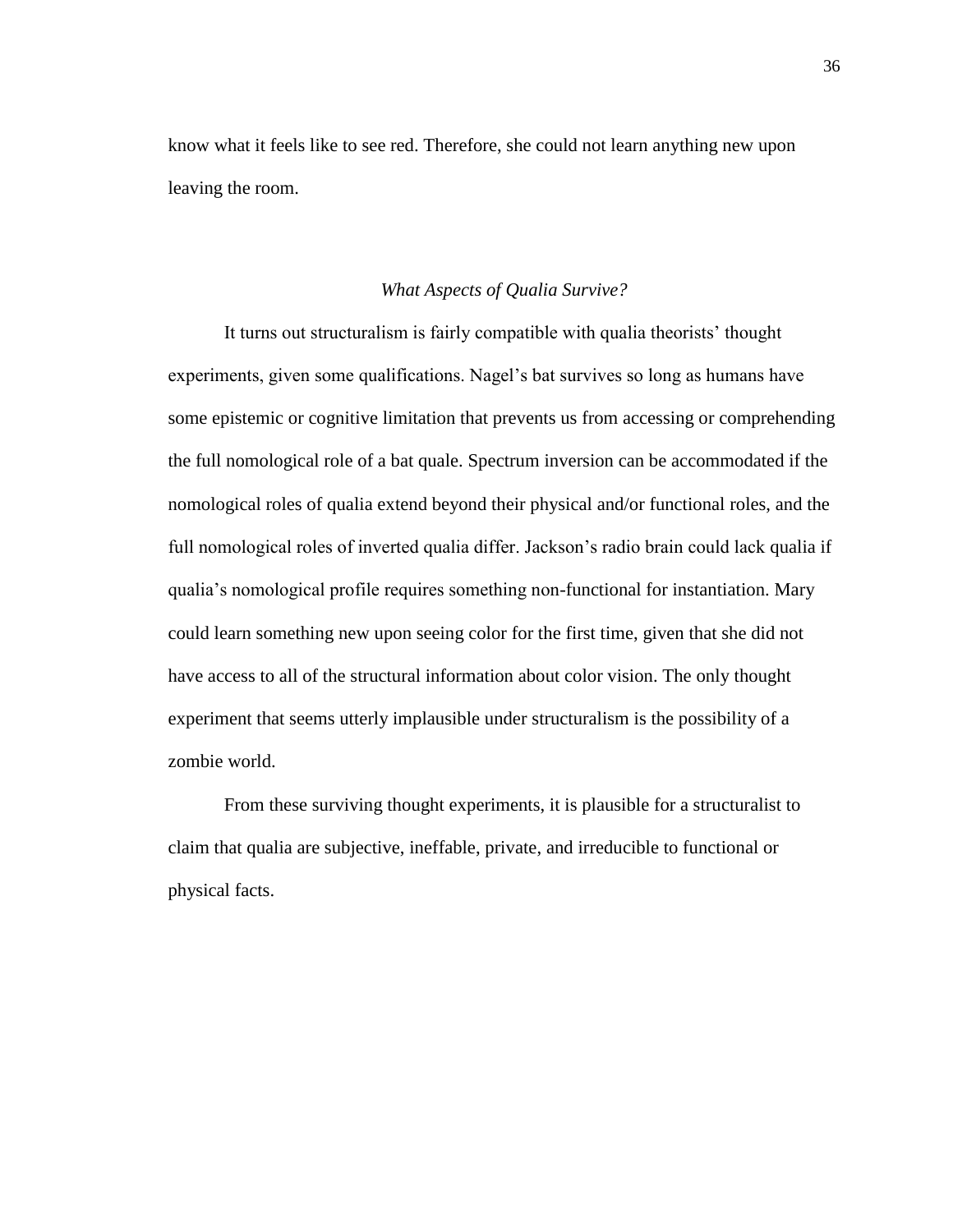#### <span id="page-41-0"></span>**III. Conclusion**

I began by examining the structuralist theory of properties, which claims that properties are individuated by their nomological roles. I found the most plausible interpretation of the structuralist thesis to be theory of *de re* representation that states that two worlds cannot differ in what they represent *de re* concerning some property without differing structurally.

I then set out to determine if structuralism is compatible with qualia theory. Qualia theorists state that there are intrinsic, introspectable properties to mental states that comprise the phenomenal aspects of experience. This thesis is in conflict with the representationalist and functionalist theses. The representationalist claims that the phenomenal character of an experience is exhausted by the representational content of the experience. The functionalist claims that the phenomenal character of an experience is exhausted by the experience's relations to sensory inputs, behavioral outputs, and other mental states.

Qualia theory's incompatibility with the functionalist thesis seemed to imply incompatibility with structuralism—on first pass, a nomological role does not appear so different from a functional role. However, I argue that structuralism's consideration of the full nomological role of a property allows it to accommodate the majority of qualia theory. By taking introspectability to be a piece of a quale's nomological role, the structuralist can allow for the introspectability of qualia. By taking powers to be intrinsic properties of their bearers, the structuralist can allow for intrinsic qualia.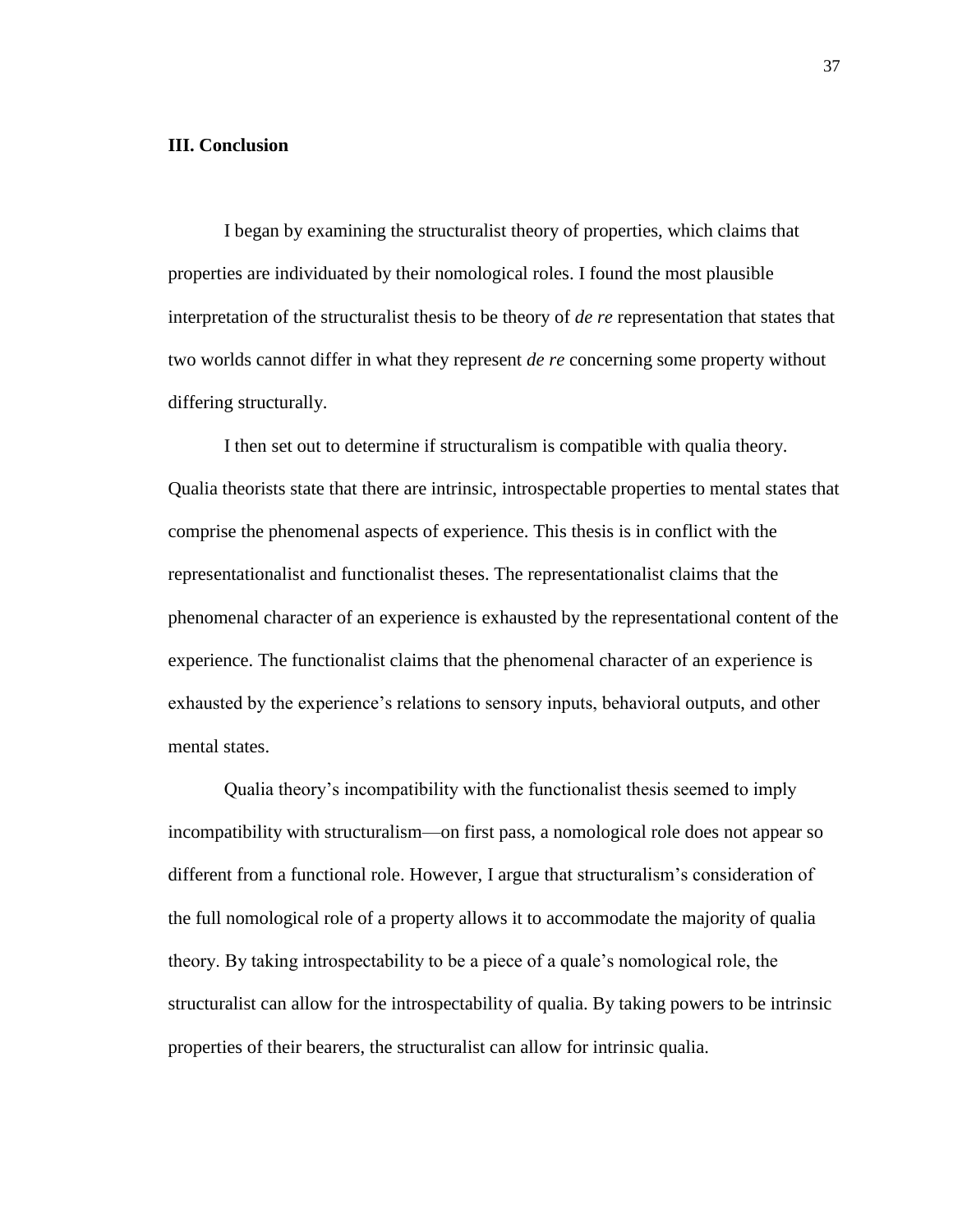Having established that the key components of qualia—that they are intrinsic, introspectable properties of experiences—I then examined thought experiments employed by qualia theorists to flesh out further aspects of qualia such as ineffability, privacy, subjectivity, and irreducibility. I found the majority of these thought experiments to be compatible with structuralism, although some required qualifications.

Structuralism and qualia theory are compatible theses—and as such, neither theory can be used to refute the other. The qualia theorist has no need to reject structuralism due to her to views on the nature of qualia, and likewise the structuralist has no need to reject qualia theory due to his views on the nature of properties.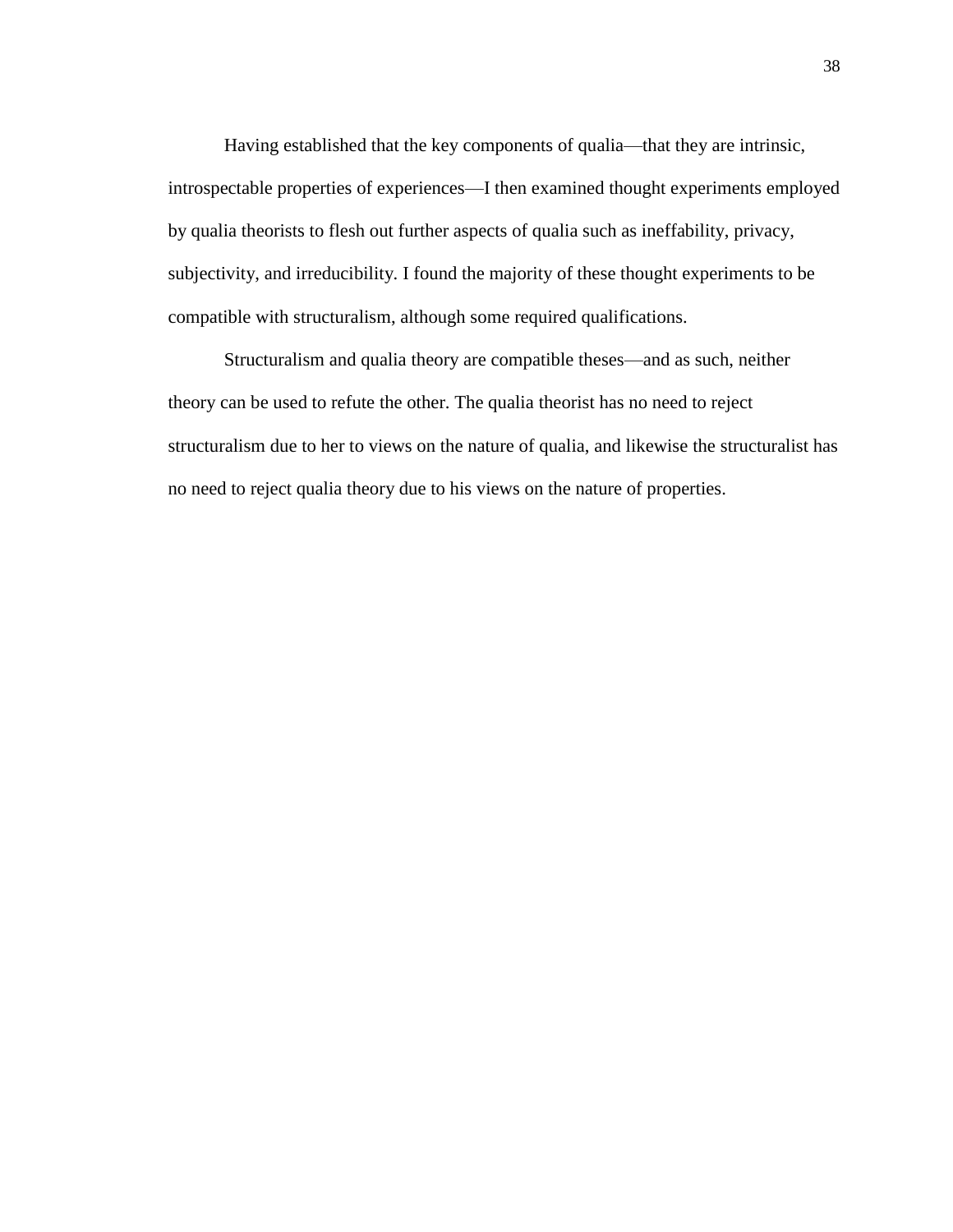#### <span id="page-43-0"></span>**Bibliography**

- Block, Ned. 1978. 'Troubles With Functionalism', *Minnesota Studies in the Philosophy of Science* 9:261-325.
- Block, Ned. 1980. 'Are Absent Qualia Impossible?', *The Philosophical Review* 89:257- 274.
- Dennett, Daniel. 1988. 'Quining Qualia', in *Consciousness in Contemporary Science*. Oxford University Press, Cambridge, 381-414.
- Harman, Gilbert. 1990. 'The Intrinsic Quality of Experience', *Philosophical Perspectives*  4:31-52
- Hawthorne, John. 2001. 'Causal Structuralism', *Philosophical Perspectives* 15:361-378.
- Jackson, Frank. 1982. 'Epiphenomenal Qualia', *Philosophical Quarterly* 32 (April):127- 136.
- Kind, Amy. 'Qualia Realism', *Philosophical Studies* 104:143-162
- Kistler, Max. 2002. 'The Causal Criterion of Reality and the Necessity of Laws of Nature', *Metaphysica* 3:57 – 86.
- Langton, Rae & Lewis, David. 1998. 'Defining 'Intrinsic'', *Philosophy and Phenomenological Research* 58:333-345.
- Lewis, David. 1968. 'Counterpart Theory and Quantified Modal Logic', *Journal of Philosophy* 65: 113-126.
- Lewis, David. 1983a. 'New Work for a Theory of Universals', Australasian *Journal of Philosophy*, 61: 343-377
- Lewis, David. 1983b. 'Extrinsic Properties', *Philosophical Studies* 44:197-200.
- Lewis, David. 1986. On the Plurality of Worlds. Basil Blackwell Ltd.
- Lewis, David. 1995. 'Should a Materialist Believe in Qualia?', *Australasian Journal of Philosophy* 73:140-44.
- Lewis, David. 2009. 'Ramseyan Humility' in *Conceptual Analysis and Philosophical Naturalism*. David Braddon-Mitchell and Robert Nola (eds). MIT Press.